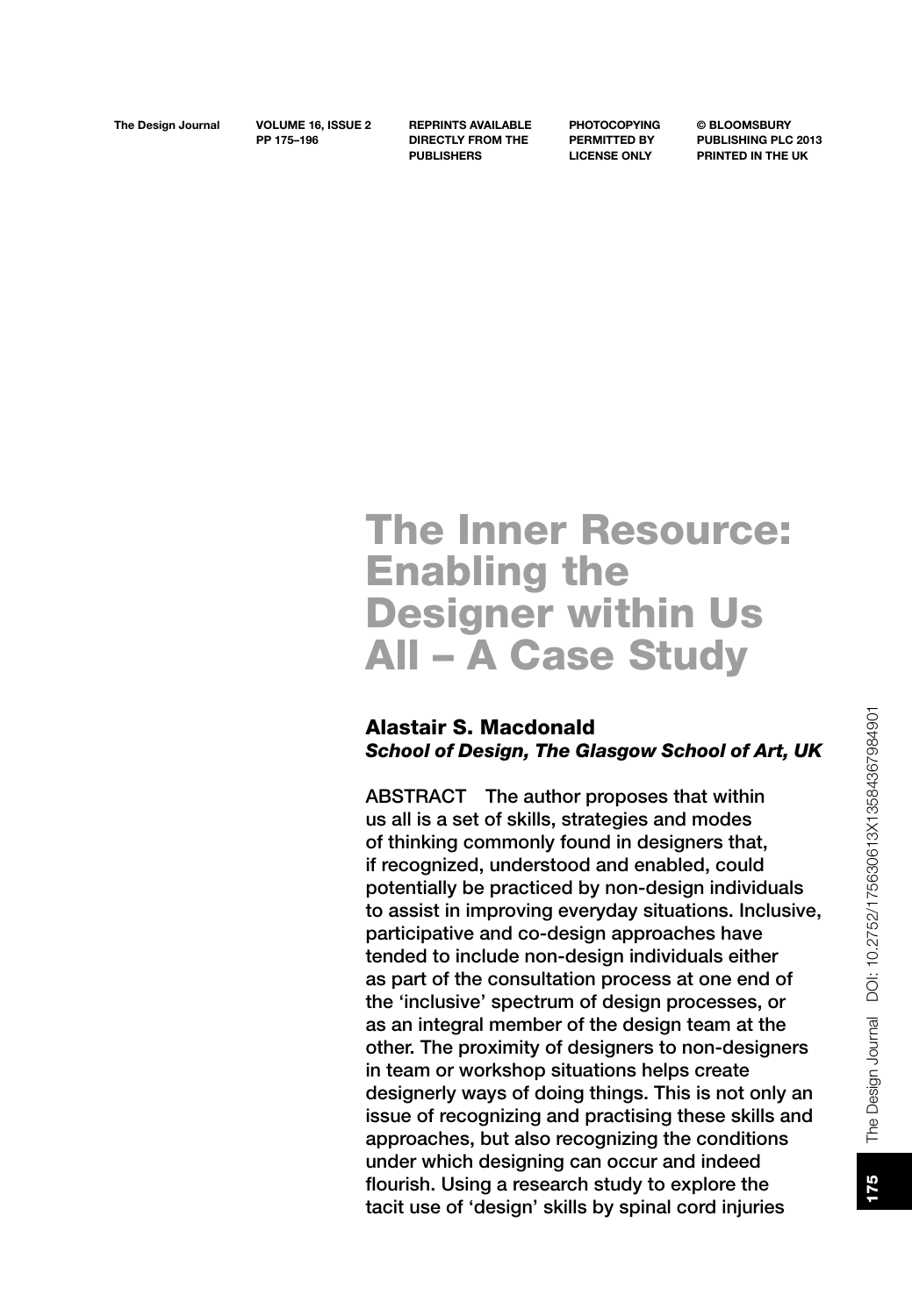(SCI) survivors as part of a larger project intended to help enhance their own self-reliance and resourcefulness, the author discusses the kinds of skills, thinking and strategies used by SCI survivors to approach a particular set of problems and asks, if ultimately left to their own devices, could non-design individuals design without designers being present.

KEYWORDS: design skills, resourcefulness, rehabilitation, spinal cord injury

#### **Introduction: The RSA Design and Rehabilitation Project**

In March 2011 the Royal Society for the Encouragement of the Arts, Manufactures and Commerce (RSA) reported on a three-day Design & Rehabilitation workshop supported by the Back-Up Trust at the RSA's headquarters in London (Campbell, 2011). The RSA's Design & Rehabilitation project was 'a design training initiative for people with spinal cord injuries' and proposed that 'design as a discipline, or structured thought process, can address the dramatic loss of confidence and diminished motivation that may result from a sudden physical impairment, and can contribute to independence' (Campbell, 2011). The project was originated and led by Emily Campbell, the then Director of Design at the RSA.

This workshop followed a programme of enguiry which Campbell had pursued within the RSA proposing that 'Design can re-awaken citizens' own resourcefulness.' Her definition of the profession of design was ' ... common resourcefulness refined by a technical education'. She proposed that 'it is possible to share aspects of this technical education with non-professionals to increase their resourcefulness, and persuade them that they know more than they think about how problems might be solved' (Campbell, 2009). Following her 'innovative experiment', Campbell, supported by the Sylvia Adams Trust, identified three spinal injuries centres in the UK to work with 'the best local universities teaching design' for the next phase of this programme.

This paper describes how Campbell's programme was explored in the collaboration between the School of Design at The Glasgow School of Art (GSA), The Queen Elizabeth National Spinal Injuries Unit (QENSIU) at the Glasgow Southern General Hospital and the University of Strathclyde's Bioengineering Unit in Glasgow (UoS).

# **The Collaborators**

#### **QENSIU and SCISCI**

QENSIU provides acute care, rehabilitation and lifelong follow up for all patients with a spinal cord injury in Scotland. There are over 100 new injuries per year and an estimated 4,000 patients alive in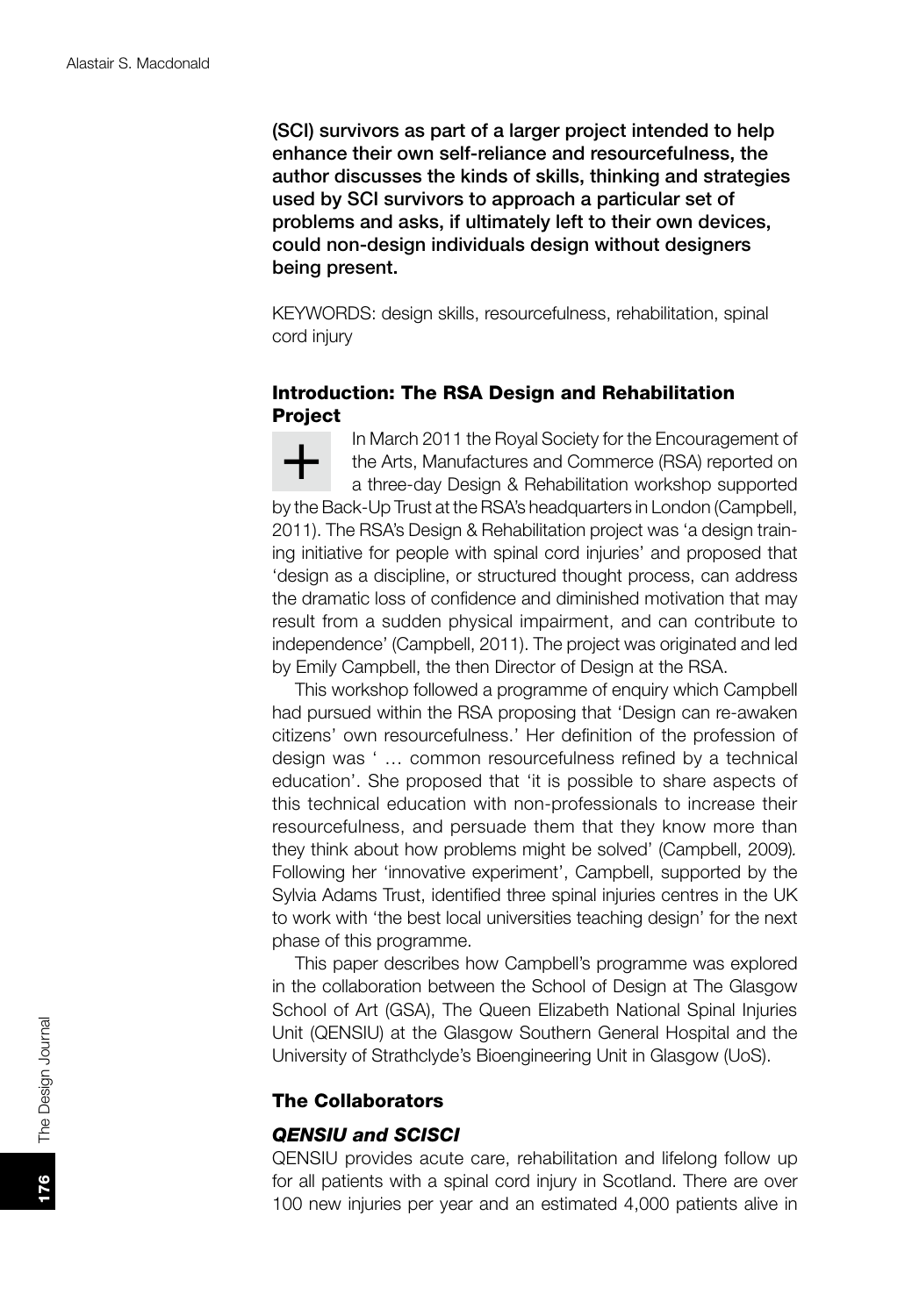a population of approaching six million. The injury results in the loss of function below the level of the spinal injury with loss of mobility, sensation and bowel, bladder and sexual function. Initial hospitalization is around six months if paralysed from the waist down (paraplegia) and twelve months if paralysed from the neck down (tetraplegia). Research at QENSIU is conducted in the Scottish Centre for Innovation in Spinal Cord Injury (SCISCI), a multidisciplinary alliance of engineers, scientists and clinicians carrying out fundamental and applied clinical research in all disciplines relevant to the treatment and quality of life of people with spinal cord injury.

# **GSA**

The Design Research for Health and Care (DRHC) group in the School of Design at the GSA undertakes UK cross-council funded research for and within cross-disciplinary healthcare teams relating to, e.g. physical rehabilitation, hospital nutrition, hospital acquired infections and patient pathway modelling using a rich mixed methods and participative approach, where 'design' methods are integrated into the overall project research methodologies to explore innovative approaches to the design, redesign and delivery of healthcare services.

# **UoS**

Bioengineering at UoS operates at the interface between engineering, medicine and the life and physical sciences. Based on the application of advances in science, engineering and technology, bioengineering takes a multidisciplinary approach to problem solving. A major focus is to improve the quality of life of people with medical conditions that restrict independent living and integration with the community.

#### **Understanding SCI and the Rehabilitation Pathway**

For the author, it was essential to understand SCI, the problems and issues facing SCI survivors and their rehabilitation pathway through QENSIU. This was facilitated by an extensive and ongoing dialogue with QENSIU which provided, for background, journal papers exploring particularly problematic issues, DVDs explaining the SCI condition and promoting support services, a copy of their SCI Patient Pathway (SCIPP) and other materials.

# **Issues**

SCI and its impact is complex and it is not the intention nor is it within the capability of this author to rehearse a discussion of the extensive literature regarding SCI, the resulting devastation of SCI and different clinical approaches to rehabilitation, but instead to highlight a number of particularly resonant issues and questions arising from discussions with QENSIU consultants and from background reading of key literature pertinent to the project's purpose.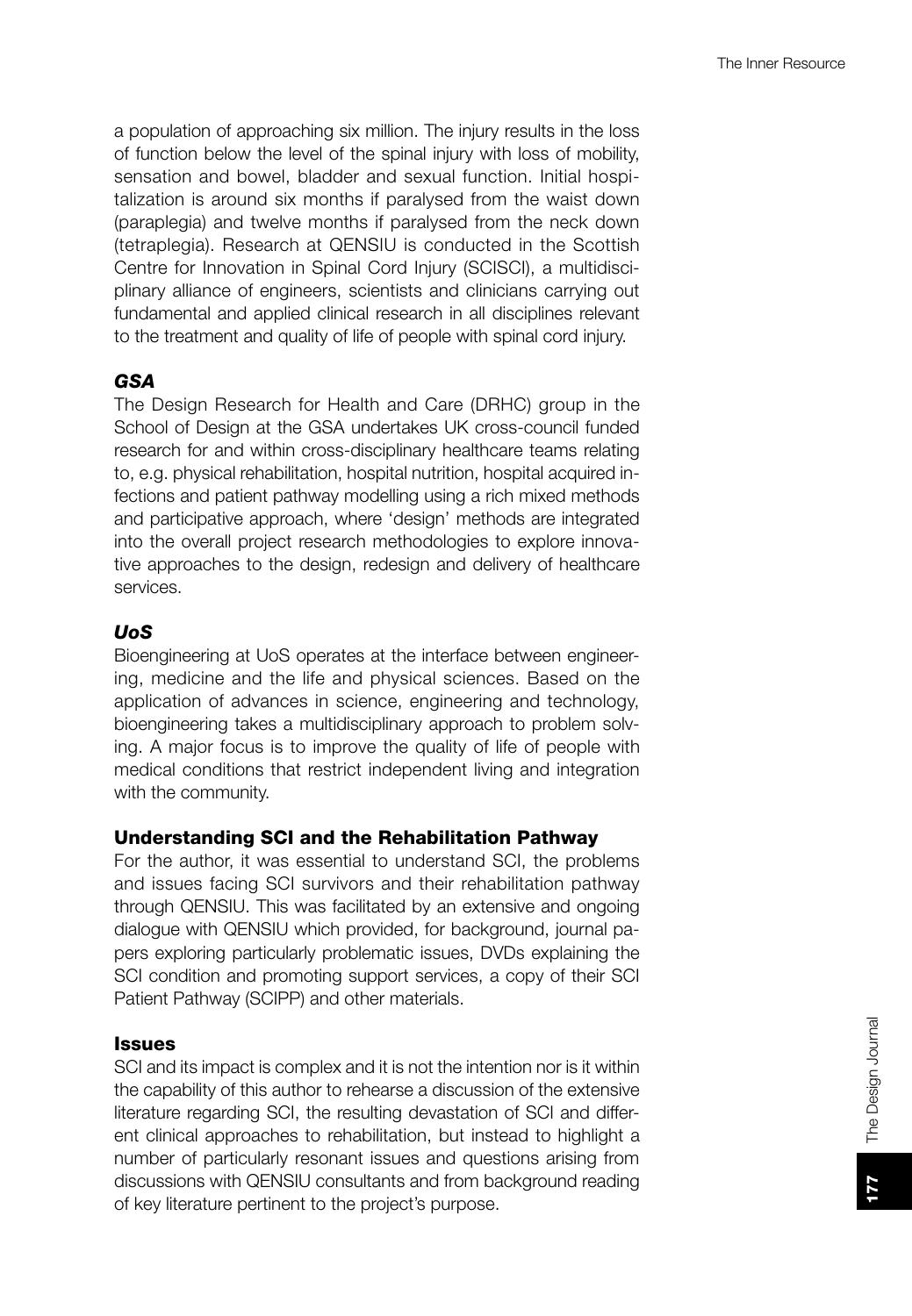The SCIPP is largely concerned with defining the pathway within QENSIU (i.e. within the rehabilitation unit) although this also contains a phase for a return to the community. QENSIU extends lifelong follow-up to survivors. One of the issues identified by QENSIU and in the literature is the difficulty in adjusting to post-discharge life following a SCI with approximately one year post-discharge being the most problematic period. Dickson et al (2011a, b) focus on survivors' and their carers' lived experiences of SCI, and survivors' difficulties in adjusting to home and community life following discharge. In contrast to the busy, supportive community of individuals with the same broad SCI conditions found in QENSIU, survivors returning to the community experience, e.g. a 'loss of camaraderie', 'lack of post-discharge care' and 'other people's [negative] reactions to SCI' (Dickson et al, 2011b). They can also have 'difficulties in accepting the new, disabled self' and it can take five to seven years to adapt and reach 'stability'. Adaptation is required at three levels, at the: i) individual (a strong desire for independence for successful adjustment); ii) social (reintegration as an active member of the community and enhances self-worth and esteem); and iii) environmental (accessibility and the public's attunement in interactions with disabled individuals) levels (Dickson et al, 2011b). Noticeably, the SCI 'patient voice' is largely absent from the literature, revealed in only a few studies, such as in Dickson et al (2011a, b).

Given the complexity of the QENSIU rehabilitation pathway, the author developed simplified patient pathway models from issues raised in the literature and through discussion to help model key issues facing an individual. This threw into stark contrast the difference between life within QENSIU and return to the community and highlighted two key transitions: i) adjustment from life before injury to that in the rehab unit; and ii) adjustment to life in the community and home after discharge from the rehab unit. These constitute two episodes of 'biographical disruption' which can involve, e.g. 'grieving for one's past life' with trepidation about one's future, 're-inventing and renegotiating one's self and identity' (Bury, 1982). Another issue has been the shift towards the legitimacy of the 'lay' voice and 'how people use narratives to give meaning and voice to their suffering over time' (Lawton, 2009). Having coped with the first disruption following SCI and adjusted to the community and life within QENSIU (transition 1), SCI survivors are then faced with another phase of disruption and adjustment on their return to the community (transition 2). Although simplified for the purposes of illustrating the issues, the contrasts are stark (Figure 1).

The Goal Planning Checklist (Figure 2) is used to help staff and patients plan the complex management of many different functions simultaneously, e.g. bowel, bladder, skin and sexual functions. This checklist, a detailed 18-page document, reveals just how complex and 'wicked' a problem the simultaneous functional management of the many aspects of SCI is.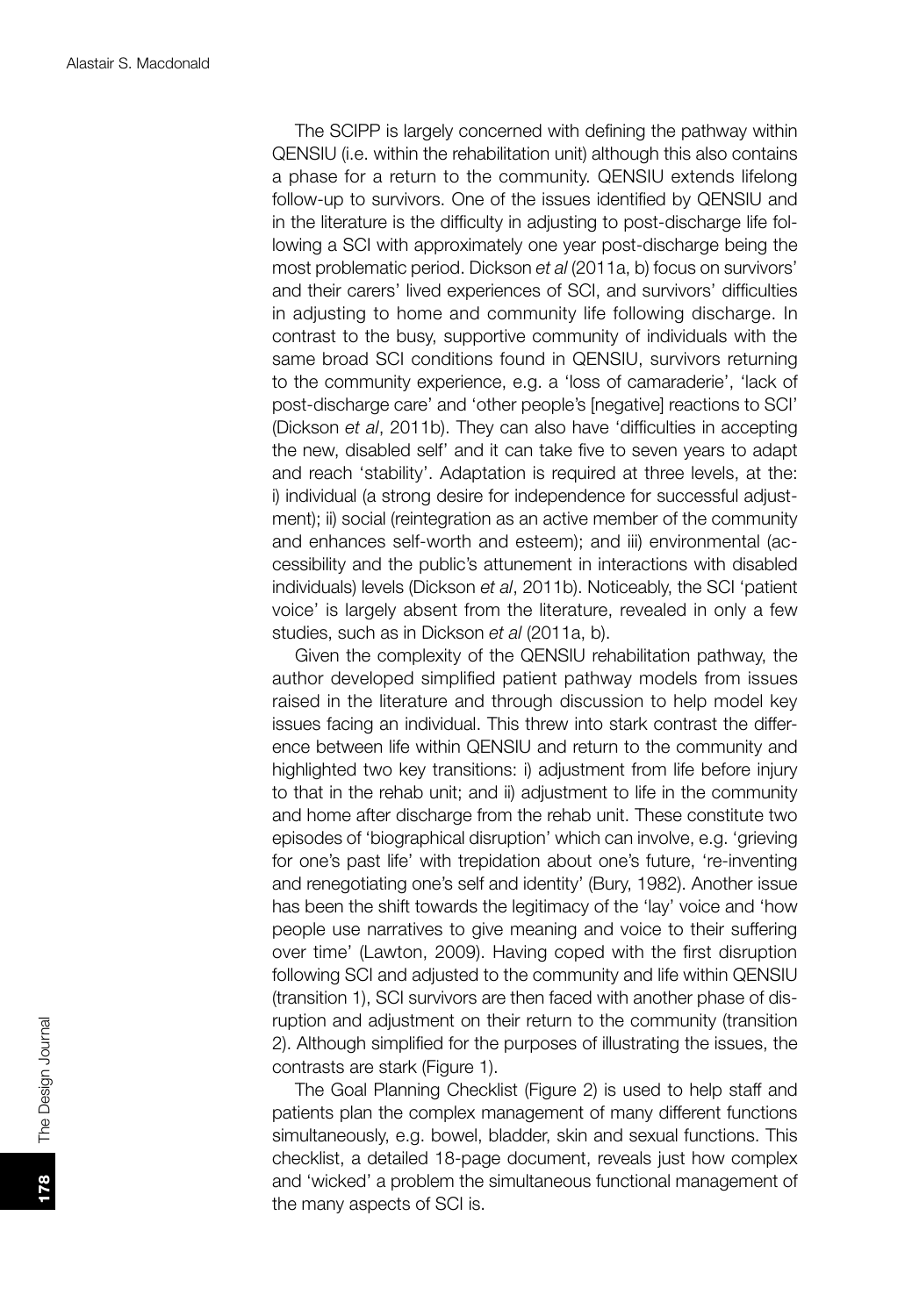| Past Life                                |                                                                                                                                                                         | <b>Future Life</b> |                                             |                                                                                                                                                                                                 |
|------------------------------------------|-------------------------------------------------------------------------------------------------------------------------------------------------------------------------|--------------------|---------------------------------------------|-------------------------------------------------------------------------------------------------------------------------------------------------------------------------------------------------|
|                                          |                                                                                                                                                                         |                    |                                             |                                                                                                                                                                                                 |
| <b>Previous</b><br>Life                  | Incident                                                                                                                                                                | Acute              | Rehab<br>Unit                               | <b>Community / Home</b>                                                                                                                                                                         |
|                                          |                                                                                                                                                                         |                    | Adaptation / adjustment to life in the unit | Adaptation / adjustment to life at home (perhaps via<br>nursing home                                                                                                                            |
|                                          | Growing camaraderie with others in the unit (sense of                                                                                                                   |                    | belonging)                                  | Sense of Isolation                                                                                                                                                                              |
|                                          | Increasing sense of being 'normal' within a disabled                                                                                                                    |                    | community                                   | 'Abnormal' within an able-bodied community:<br>stigmatising reactions                                                                                                                           |
| Support for improving physical condition |                                                                                                                                                                         |                    |                                             | (Lack of) support / physical de-conditioning                                                                                                                                                    |
|                                          |                                                                                                                                                                         |                    | Growing feeling of safety and security      | Feeling of being exposed / isolated                                                                                                                                                             |
|                                          |                                                                                                                                                                         |                    | <b>Busy environment</b>                     | Quiet environment                                                                                                                                                                               |
|                                          | Transition / biographical disruption 1:<br>previous life to rehabilitation unit                                                                                         |                    |                                             |                                                                                                                                                                                                 |
| community.                               | Grieving for one's past life and trepidation about one's<br>future. Reinventing and renegotiating one's self and<br>identity. Learning to become a member of the QENSIU |                    |                                             |                                                                                                                                                                                                 |
|                                          |                                                                                                                                                                         |                    |                                             | Transition / biographical disruption 2:<br>rehabilitation unit to community and home life                                                                                                       |
|                                          |                                                                                                                                                                         |                    |                                             | Having coped with and adapted to the community and life within<br>QENSIU. SCI survivors are faced with another stage of adjustment<br>without the peer and professional support found in QENSIU |

**Acute Services Division** 



# Queen Elizabeth National Spinal Injuries Unit **Goal Planning Checklist**

| Name:                                                               |                                                                          | D.O.B                       | Unit No:                          |  |  |
|---------------------------------------------------------------------|--------------------------------------------------------------------------|-----------------------------|-----------------------------------|--|--|
| Level of Injury:                                                    |                                                                          |                             | ASIA Impairment Scale:            |  |  |
| Key Worker:                                                         |                                                                          | Consultant:                 |                                   |  |  |
| Named Nurse:                                                        |                                                                          |                             | Physiotherapist:                  |  |  |
| <b>Occupational Therapist:</b>                                      |                                                                          | Pschologist:                |                                   |  |  |
| Social Worker:                                                      |                                                                          |                             | Date of Allocation of Key Worker: |  |  |
| Date of 1st Administration:                                         |                                                                          |                             | - Needs Assessment:               |  |  |
| Date of 2nd Administration:                                         |                                                                          | - Pre-Discharge Assessment: |                                   |  |  |
|                                                                     | Functional independence measurement on admission - score:                |                             | Date:                             |  |  |
| Functional independence measurement at first goal planning - score: | Date:                                                                    |                             |                                   |  |  |
|                                                                     | Functional independence measurement at pre-discharge assessment - score: |                             | Date:                             |  |  |
|                                                                     |                                                                          |                             |                                   |  |  |
| Admission HAD -                                                     | $Anxiety =$                                                              | Discharge HAD -             | $Anxietv =$                       |  |  |

This is a checklist of things that you will need to learn about Spinal Cord Injury. During your stay here, you will be taught lots of things. This checklist helps us:

A - to assess and identify what you need to know

B - what you are able to do

C - what you still have to learn or achieve

I, your Key Worker, will complete the checklist with you. Remember, there are no right or wrong answers. This is simply to help us work out what your Rehabilitation programme should consist of. We call it Goal Planning.

#### Figure 1 SCI survivor transitions.

#### Figure 2

Goal Planning Checklist. Courtesy of the National Spinal Injuries Unit.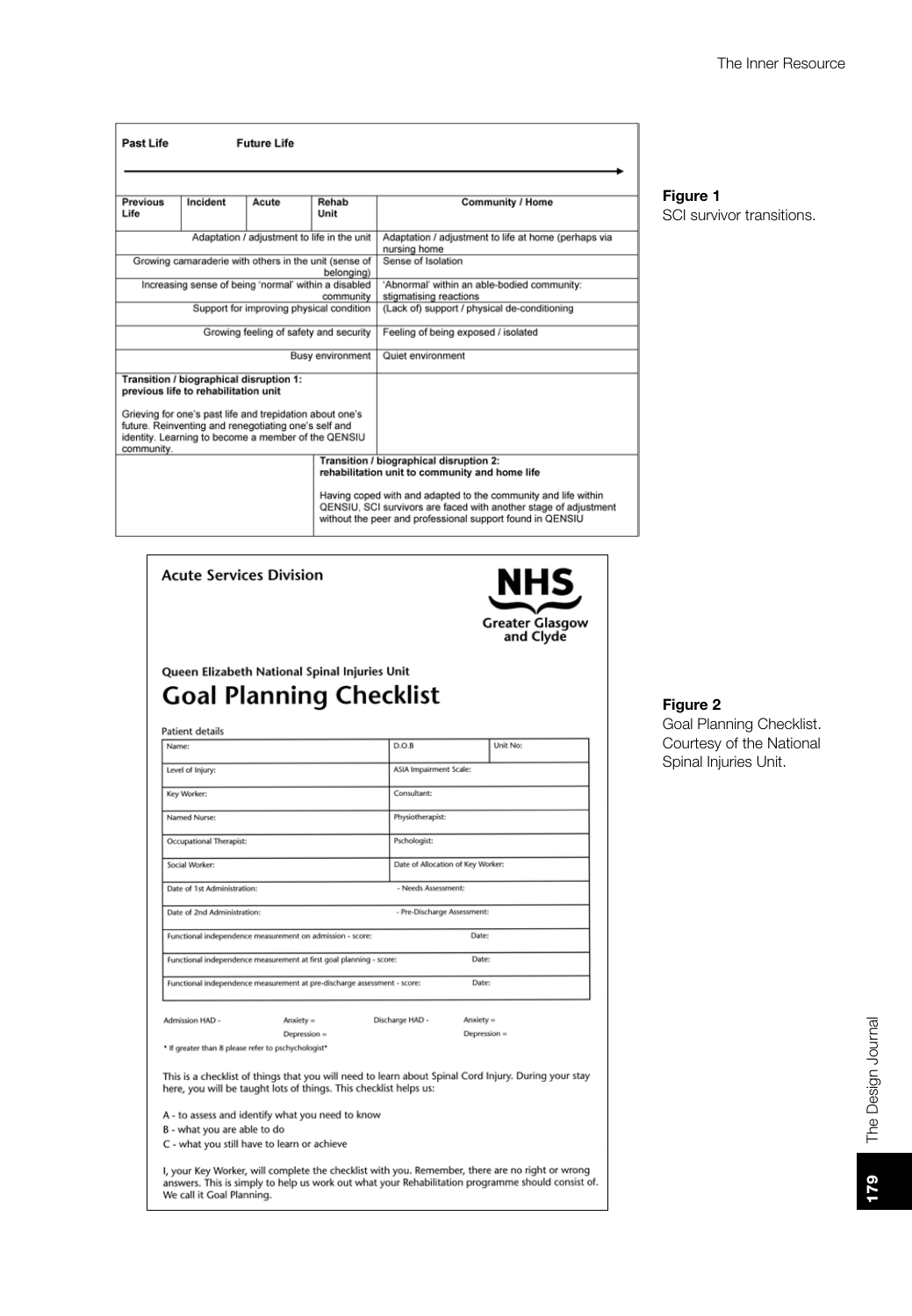Overall, the rehab pathway and the management of functions both appeared complex, involving many specialist disciplines working individually and in concert to help support SCI survivors to manage all these separate functions. Every SCI is different as is each SCI survivor and their accompanying capabilities and attitudes, so another challenge for QENSIU is how, throughout the rehab pathway, to enable bespoke therapeutic and rehabilitative approaches in response to individual needs, situations and priorities.

#### **QENSIU and Models of Design**

The medical model of disability and ageing implies that people are disabled as a consequence of their condition, and seeks to either remedy or correct the impairment through medication, rehabilitation and surgery etc., or offers adaptive aids and equipment as a physical remedy. In this model 'the impairment is the problem'. In contrast, the social model sees people as disabled or enabled by the social context in which they function and proposes that changes in the social context or environment can remove or alleviate disability. In this model 'the structures within society are the problem'. While not wishing to simplistically assign the one model of disability or the other to one party or another, these two models perhaps  $-$  of necessity - coexist and are useful to hold in mind here. In QENSIU, design – in the 'design engineering' sense – has been very successful in sourcing or developing assistive rehabilitation technologies and equipment. In this model, design functions as an 'external' agent assisting or compensating for an individual's functional disability. Design in Campbell's sense, i.e. functioning as an 'internal' agent to help develop self-reliance and resourcefulness, had not previously been explored.

Throughout the initial phase of this work, the following questions persisted: i) could 'design' approaches possibly be used to complement current clinical approaches and to address some of the management issues that face SCI survivors, i.e. not in terms of the clinical management of the functions cited above, but in, e.g. addressing problems of daily living and returning-to-the-community issues, and identifying how environments and services could be better designed to support SCI needs?; ii) if so, how and where?; and iii) could different kinds of design approaches and methods be used for different kinds of problems or issues, or at different stages when unpacking or addressing a complex problem?

#### **Glasgow's Approach**

The Glasgow project provided the opportunity to evolve the RSA's experimental programme into its own and proceeded with three areas of enquiry:

1. People are naturally resourceful and can (potentially) design. In many situations, e.g. do-it-yourself (DIY), gardening and setting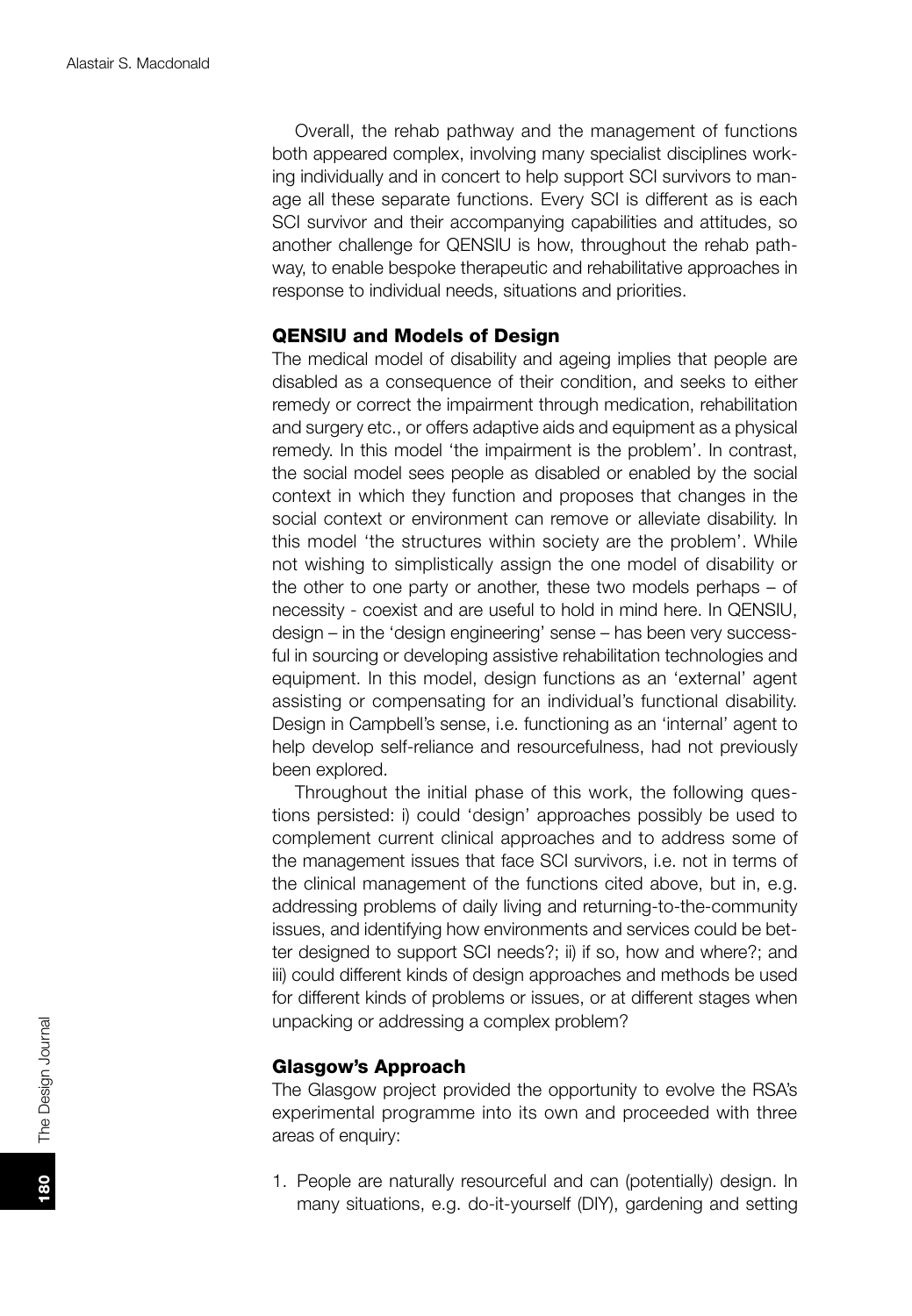up neighbourhood committees, or simply planning activities of daily living, individuals can be resourceful and so non-designers might have a set (or a subset) of problem-solving and design 'skills' to a greater or lesser extent than designers but not be aware of these or how to deploy these in as structured and practical a way.

- 2. Design literatures support the idea that designers appear to have a distinctive and (variously) definable set of skills, methods, processes, types of thinking and approaches that they use when designing, when tackling problems and working towards solutions
- 3. Designers are able to explicitly differentiate and articulate the use of, rather than solely tacitly use, different skills and methods and may be able to help non-designers (in this case SCI survivors) recognize and apply these to increase their resourcefulness, and heighten their awareness that they know more than they think about how problems might be solved.

From this stage arose a set of research questions: 1) what is the skill set of designers?; 2) what are the innate skills of SCI survivors?; 3) what is the match between designers' skills and SCI survivors' skills?; 4) could, and how could, SCI survivors' awareness of innate 'design' skills be developed to enhance their resourcefulness and self-reliance in tackling the daily life challenges of living with SCI?; and 5) what are the conditions under which the activity and self-practice of designing could be encouraged i.e. without the designer's presence?

#### **Design and Designing**

Due to the recent and rapid growth of activity in the 'service' and 'inclusive' design fields, a resource of methods, tools and case studies is now available to designers. Within healthcare, design-led participatory approaches have been piloted to help the NHS 'think differently' about how healthcare services could be delivered. For example, Cottam and Leadbeater (2004) explored innovative approaches to diabetes management. Bate and Robert (2007) provided a userexperience-centred response to the NHS system reform programme set out in the Department of Health's (2005) patient-led plan. The NHS Institute for Innovation and Improvement has been exploring the use of designers in the redesign of healthcare services (Design Council, 2008), and Pickles et al (2008) discussed practical methods of working with patients to redesign services. Tassi (2009) provides a tool summarizing useful methods, as do Stickdorn and Schneider (2010), who, along with Meroni and Sangiorgi (2011), provide a number of interesting case studies. A number of service design consultancies (Engine, 2012; Thinkpublic, 2012) and research centres also make their resources available online.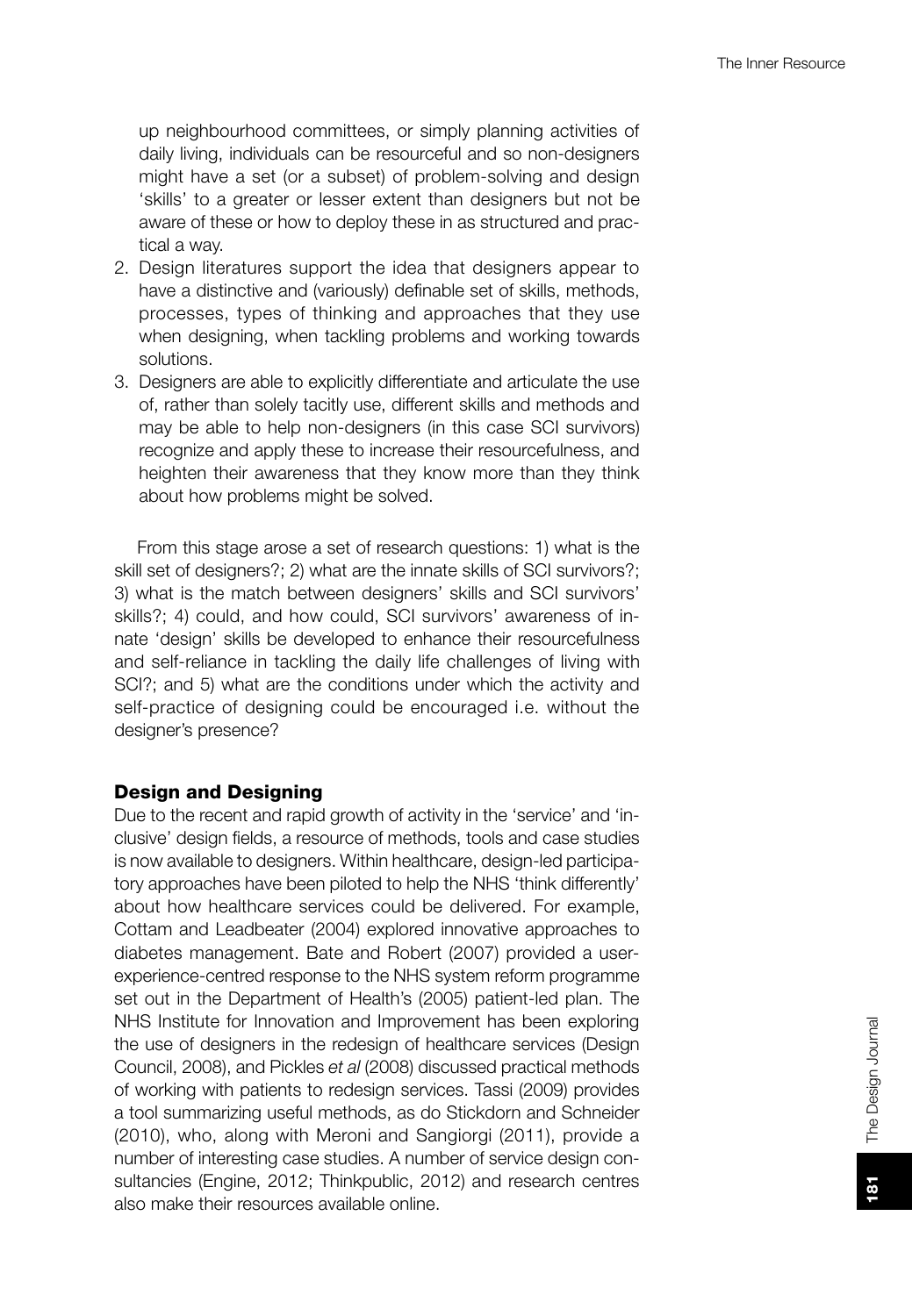However, despite the proliferation and general availability of these approaches, methods and tools, to proceed it was important for the author to have a clearer understanding of what is meant by 'designing', and 'design approaches' to describe the kinds of desirable (i.e. within this context) attributes that designers might possess and to understand if these are innate but unconscious or unpractised in SCI survivors.

In research conducted for the Design Council, 'Design skills for work', Kimbell and Miller (1999) explored the identification and definition of design skills in the context of their teachability and their potential application outside the field of design to the wider world of work. From their research, Kimbell and Miller derived a framework for transferable design skills where they sought to determine the range of skills which tended to be used by designers during designing, including those skills which might be regarded as particularly 'designerly'. They discussed higher order and more prosaic skills, both of which are not particularly distinctive to designing as these are also found in other fields, but also a third, middle, level which they claimed distinguishes the design experience, the procedures and operational strategies (i.e. the way designers do what they do, their designerly modes of operation) that provide design students with a different kind of experience from other forms of training, and which provide them with a distinct array of skills for employment. These they categorized as follows.

Higher order (intentions/purposes): plan/order; generate/create; investigate/find out; evaluate/judge; communicate/present. Operational strategies (making thinking explicit): unpack wicked tasks; iterative thinking; playing with reality; optimizing values; modelling futures; managing complexity and uncertainty; optimized decision-making; collaborating (creative brainstorming); collaborating (evaluating/planning); research - seeking knowledge. Functional (skills): talking; writing; calculating; drawing; making.

In the ongoing work of a separate and more recent author, Kimbell (2009, 2011) finds that the term 'design thinking' is currently confused and proposes 'an alternative way of conceiving of design activity, without privileging the work done by designers, by attending to the practices of others involved in constituting design outcomes' (Kimbell, 2009). She categorizes key themes and contradictions that appear across the literatures about the nature of design activity or design thinking, across the categories of: i) a cognitive style; ii) a general theory of design; and/or iii) an organizational resource (Kimbell, 2011). In her work, she moves towards theories of 'design practice' as distinct from the more problematic term  $-$  for her  $-$  of 'design thinking'. Her contribution, she states, 'is to articulate the main problems with the term [design thinking] and suggest a new way of conceiving of design activity that links what designers do with what stakeholders such as end-users and others do'. She discusses 'the importance of putting end-users and stakeholders at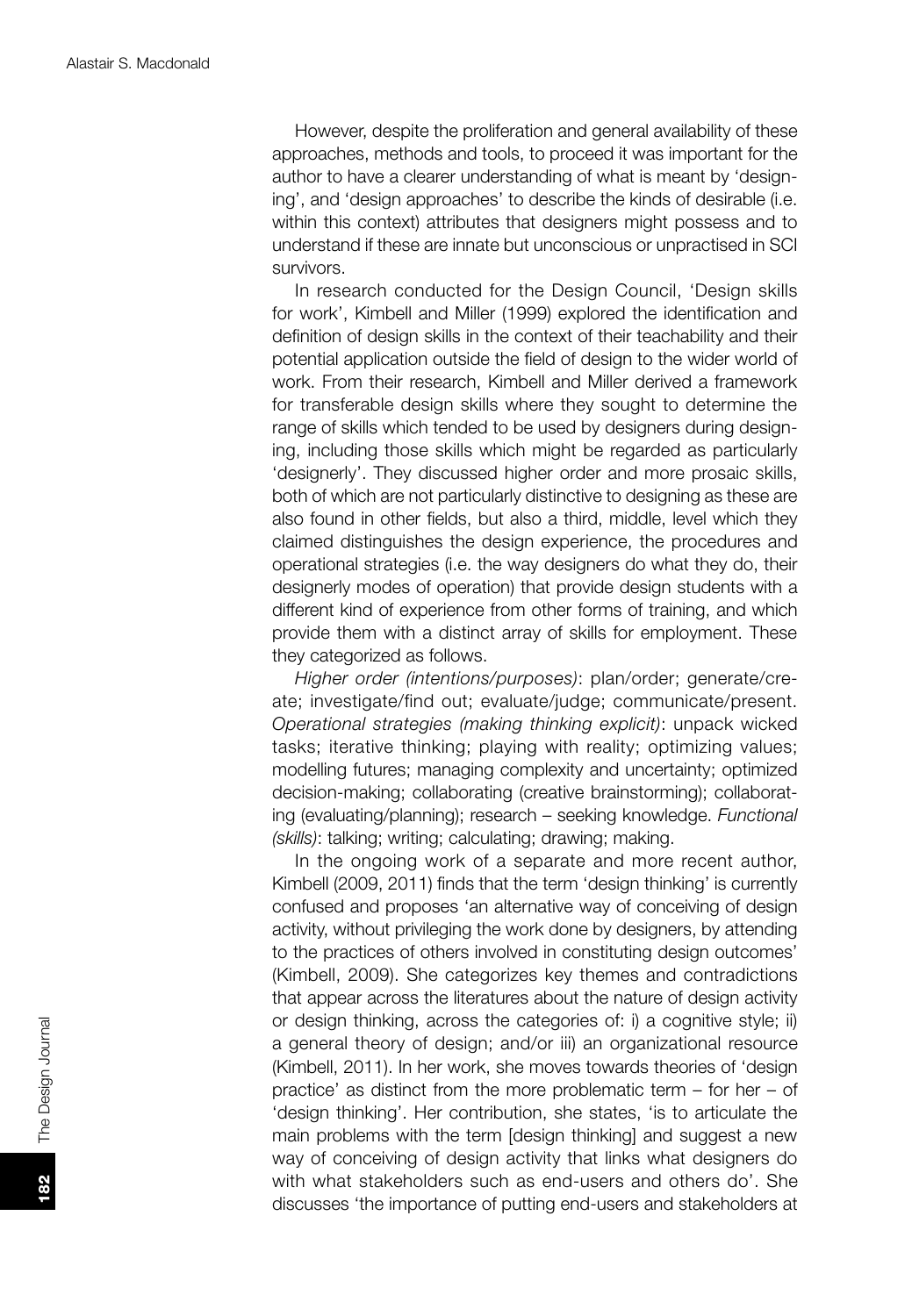the heart of design' which is relevant to the discussion of inclusive design and the question of with whom the privilege of designing is actually situated, i.e. 'it becomes important to acknowledge the part that end-users and other stakeholders play in constituting the effects of design through practice ... end-users and stakeholders are co-designers as they engage with objects in their practices ...' and regards design as '... a distributed social accomplishment', 'not just as the work of design professionals but also of the ... end-users and other stakeholders whose practices constitute design and its objects in different ways'.

#### **The QENSIU Design Seminar**

Just as the author was required to understand SCI, the problems and issues facing SCI survivors and their rehabilitation pathway through QENSIU, reciprocally it was desirable that QENSIU staff and SCI survivors developed an understanding of the potential value and application of design methods and approaches to some of the issues they faced.

To open up the wider discussion about the possible exploration of the use of design practices, approaches and methods in QENSIU, the author identified a number of exemplars of how these have been used within healthcare and rehabilitation research settings which might be appropriate to the kinds of issues identified in the SCI literature and through prior discussions with QENSIU, and developed a half-day seminar programme for QENSIU staff and SCI survivors. Examples of design methods and approaches provided during the seminar were by no means intended to be exhaustive or definitive but essentially illustrative of the many methods and approaches increasingly in common use in design. These were selected to respond to a number of themes and issues identified in the first stage and to help open up discussion of new modes or ways of viewing and exploring issues to complement those used currently in the predominantly 'medical/clinical' world view. The seminar was structured through the following series of short presentations of examples each followed by a brief opportunity for feedback and discussion.

#### Patient-centred experiences of the pathway

The literature revealed the issue of a paucity of information on 'patient-voiced' issues. Visual storyboarding methods using 'vignettes' have been used to, e.g. provide all those concerned with preparing, supplying and delivering patient meals to vulnerable older adults in hospitals the means to identify and raise patient-centred issues at different stages of the mealtime event which, separately and collectively, potentially lead to the chronic malnutrition problems currently experienced in the UK's NHS (Macdonald et al, 2012). This method, together with the development of 'personas', helps build pictures of patient as well as healthcare staff's (i.e. the various stakeholders') experiences of the service.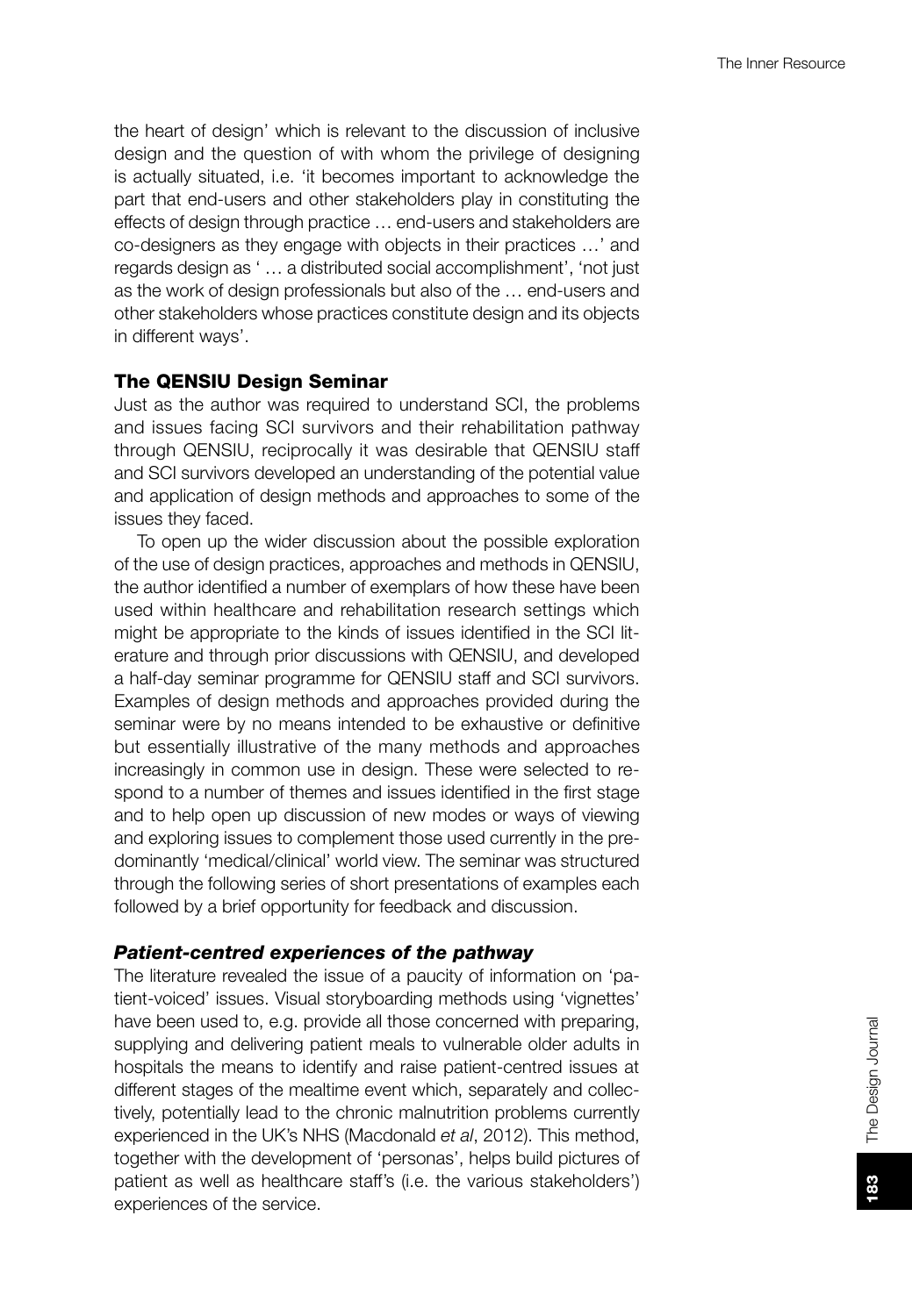#### **Scenario-building and narrative techniques**

One issue which emerged from Dickson et al (2011b) was in adapting to home life post-discharge, a stark contrast to life in the rehab unit. There appeared to be potential for using scenario-building and narrative techniques as either a way of anticipating, whilst still in QENSIU, what some of the issues might be post-discharge before this stage occurs or how improvements could be made to the status quo once back in the community. Again examples were provided from the author's own portfolio (Macdonald et al, 2012).

# What if  $\ldots$  ?

One issue highlighted in discussions with QENSIU is that paramedical staff can find it difficult to accept new procedures, habituated as they can be come to the service status quo. Indeed staff inertia is often an impediment to service redesign and improvement. Design methods and practices have been used to explore how services could be designed and delivered differently using 'what if ...?' techniques, e.g. by showing how other types of service companies (e.g. completely unrelated to healthcare), could potentially deliver improved services because of their customer-centred approaches and service principles (Macdonald et al, 2012).

#### Image and self-image

Image and self-image for SCI survivors was an important issue as revealed in DVDs for SCI support services that had been supplied to the author. Although participation in Paralympic-type activities allows the assimilation of SCI survivors into the competitive sports mainstream, and although the attainment of physical strength and development of a determined mindset are perhaps necessary attributes for SCI survivors, the author wondered if there was room to explore other 'images of self' if one was not predisposed to the 'athletic' image. Another dimension to this is how one could approach the issue of portraying people with SCI disabilities to the wider community to address both the 'social stigma' issue identified in Dickson et al (2011b) and also a point raised by QENSIU: 'Our interest in the design process is to define a core generic pathway that can be individually tailored'. Examples of how image and identity is being used to explore gendered and ageing identities were shown, e.g. Warren et al (2012).

#### **The QENSIU Workshop**

If the skills of designers, their practices or ways of doing things are already on the way to being described and categorized (Kimbell and Miller, 1999; Kimbell 2009, 2011) and with reference to the research questions raised previously, the objective of the next phase of the Glasgow project, a workshop with SCI survivors, was designed to start to explore one of the questions raised previously, i.e. 'what are the innate (designing) skills of SCI survivors?'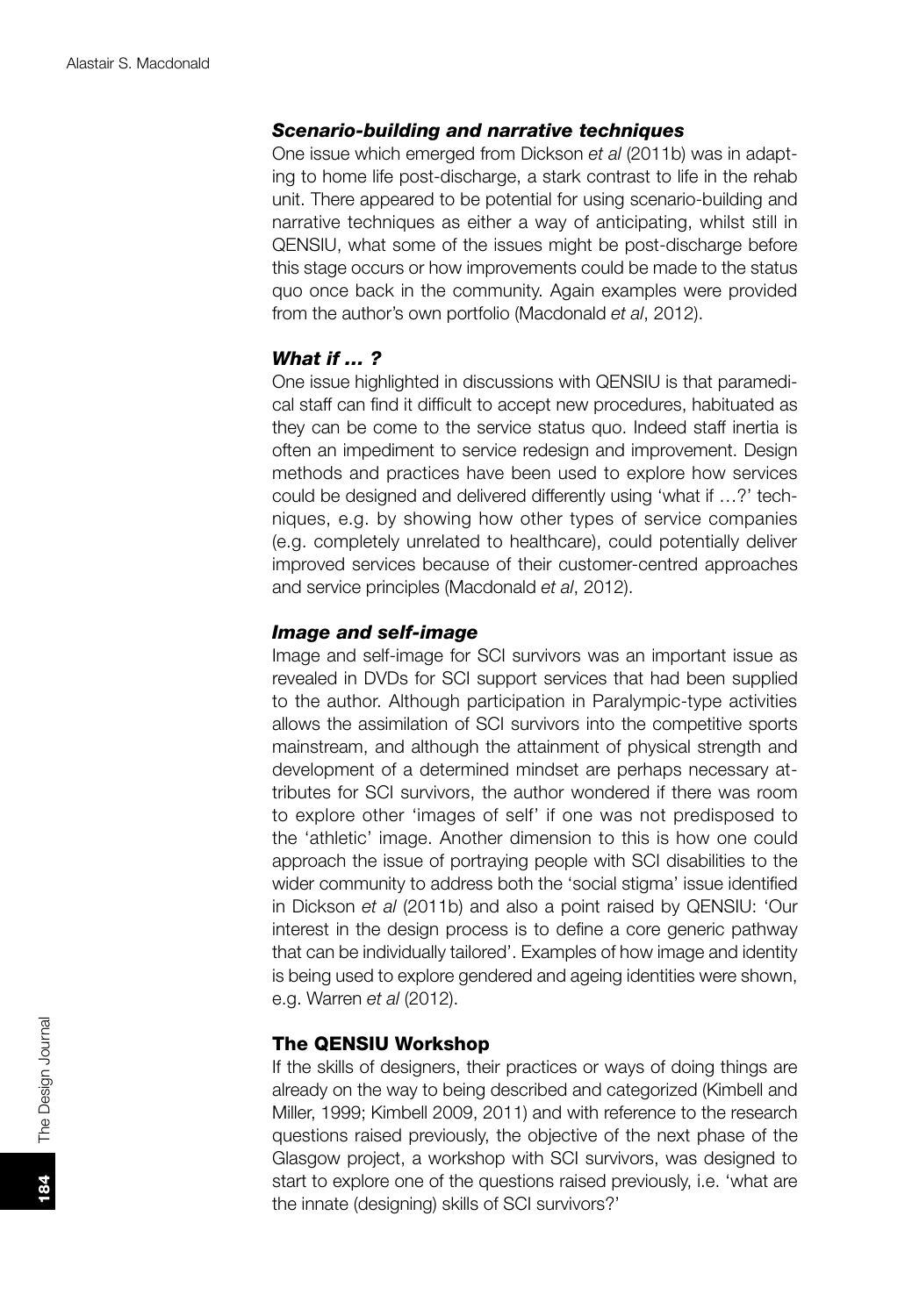Following the seminar, a number of possible themes and ideas for a workshop were explored but one aspect of daily life identified by QENSIU which appeared to be particularly problematic was the very practical difficulties posed for SCI survivors shopping for clothing. Initially this was perceived from the viewpoint of the practicalities of donning and wearing clothing and its functional performance (i.e. fastenings, technical performance of materials for, e.g. prevention of pressure sores, moisture control etc.). Indeed, such a collaboration had taken place previously between QENSIU and a company resulting in the design of clothing for SCI survivors to meet these kinds of functional requirements (i.e. design as an 'external' agent). However, in contrast, the 'shopping journey' as a total user experience was subsequently developed as a theme to explore a) the range of complex and interrelated issues for SCI survivors and b) their skills at tackling various problems and issues arising from this; this shopping activity was chosen as it encompassed a number of stages and a degree of complexity, reflecting many daily life situations and how design could potentially be used as an 'internal' agent.

The workshop developed on this theme was held in the Step Down Unit at QENSIU. It comprised three separate but related activities and an evaluation and feedback session. SCI survivors (three outpatients in wheelchairs, one in-patient in bed, with a further wheelchair outpatient joining later for Activity 3) completed the three activities prior to staff joining the discussion session to allow SCI survivors to speak and act freely. A number of QENSIU clinical, ward staff and therapists joined the workshop after Activity 3 to witness the results and participant feedback.

In design workshops, it is perhaps habitual for design facilitators to help 'lead' participants towards ideas and potential solutions. For such participants, novelty of 'design' approach or activity can create an interesting and often unfamiliar kind of experience, compared to more usual forms of 'consultation', and here an issue is whose ideas are being considered and developed and whose skills are being revealed (i.e. to what extent are these the designers' (through their facilitation role), or the participants', or the degree of a mix of the two?). This is an important issue for this project as, if SCI survivors are to use design approaches, we need to have an understanding of what skills they already possess and if they could ultimately use these without the need for trained designers to be present. Here, because it was important to understand what the SCI participants' own innate skills were, careful briefing of the facilitators was crucial; they were instructed not to 'lead' but to 'enable' the participants. SCI participants were paired and two facilitators were assigned to each SCI pair to capture comments (sticky notes) and issues and ideas (sketch visualized).

#### **Activity 1: Personal shopper**

Feedback from the SCI survivors during discussion after each section in the afore-mentioned seminar was typified by 'autobiographic'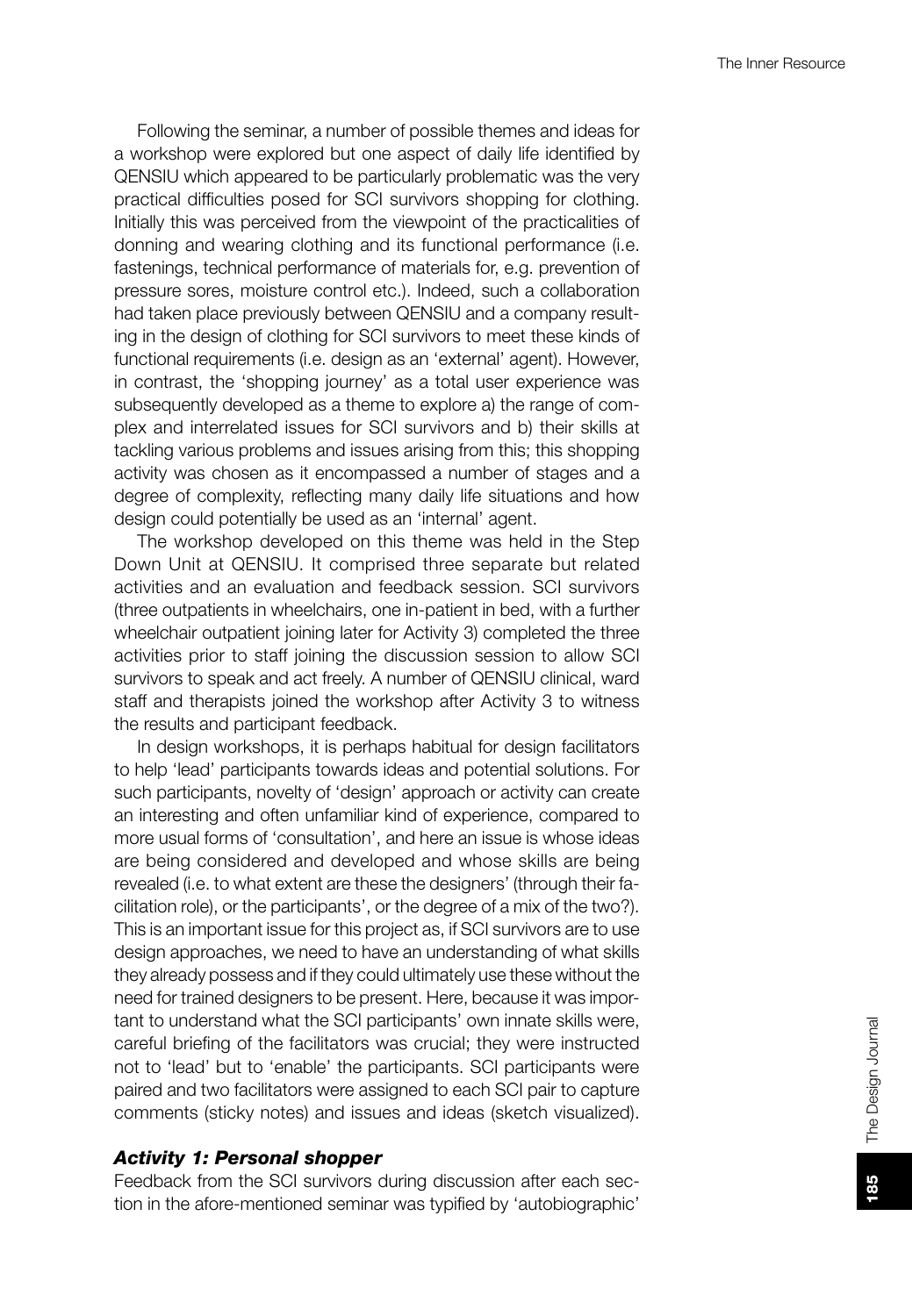anecdotes and narratives, i.e. an individual's recounting of his/her own history of their injuries and attempts to come to terms and adjust to their new lives with SCI. As one key ability, not unique to but certainly well-exercised within user-centred design and codesign approaches, is to be able to think of another's needs, the first workshop activity used the scenario of role-playing the 'personal shopper' for their workshop partner with the brief to identify clothing for a special occasion, where looking good and a projection of their partner's individual preferences and personality were important (Figures 3 and 4). The objective was to break through the 'tracksuit bottom' syndrome (i.e. types of clothing which tend to be easiest worn at the expense of style or self-image) to see if SCI survivors could consider and project others', as distinct from their own, needs. At the end of this activity each partner in the pair briefly described the other's personality and preferences for clothing for the occasion. The interesting observation emerging from this activity was that, in contrast to the 'autobiographical' mode used when discussing their own personal experiences and difficulties in the previous seminar, SCI survivors could begin to think and act from the perspective of another person's needs. Interestingly, this type of discussion where the SCI survivor had become a 'carer', as distinct from 'one who was cared for', was not one that QENSIU staff were used to hearing, the autobiographical account being the norm. Whether they would have tended to do this of their own volition without a facilitated activity is another question discussed below.



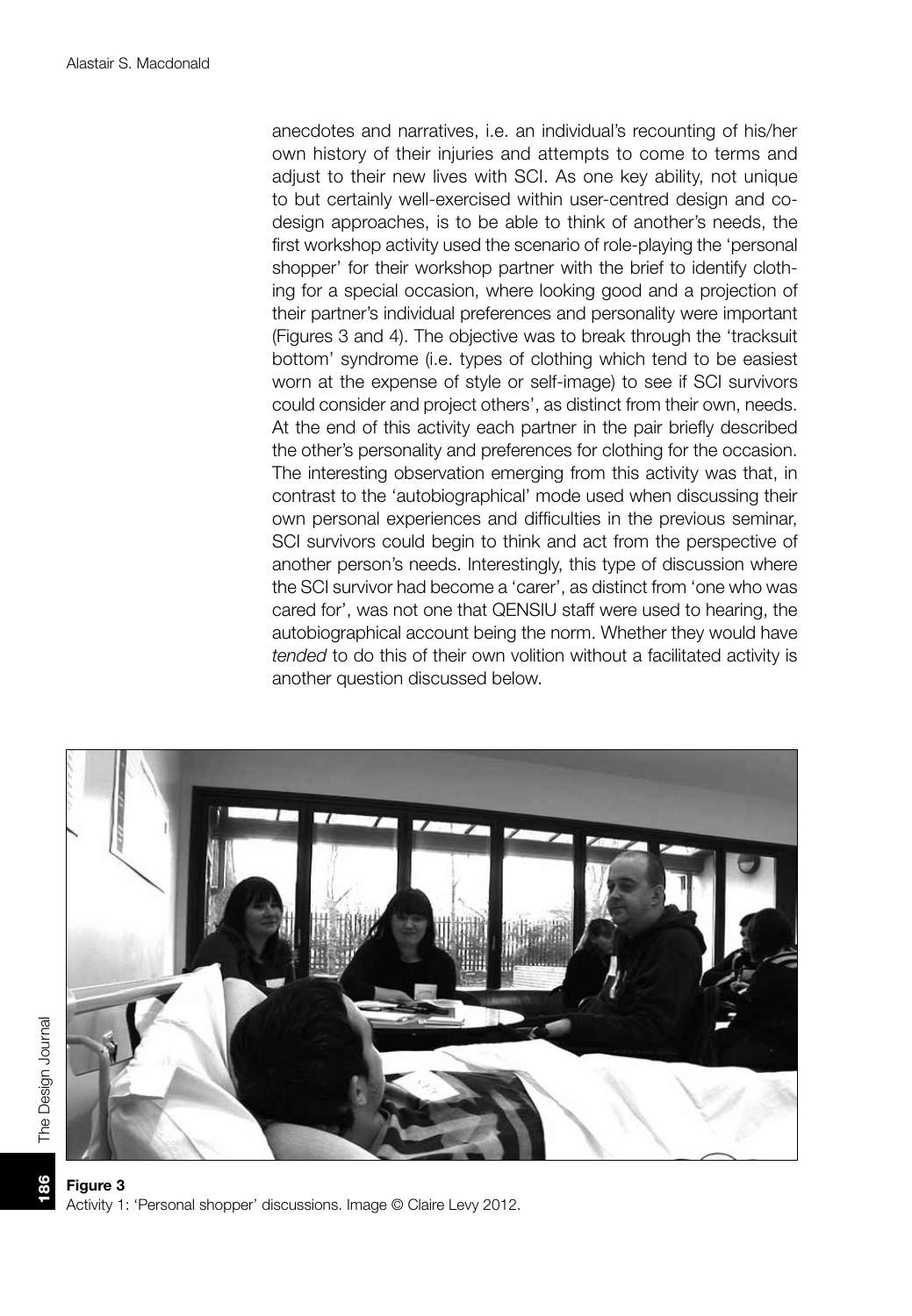

Figure 4

Activity 1: 'Personal shopper' discussions. Image © Claire Levy 2012.

# Activity 2: The shopping 'status quo'

For purchasing clothing for their special occasions the second activity explored the 'shopping journey' to understand how well SCI survivors were able to identify and define problems encountered during that experience. Such a shopping journey would normally involve travelling to and arriving at a store or shopping centre by some form of transport, finding one's way to the chosen department, wandering around, looking at and handling clothes and fabrics, and trying on clothing to assess fit, look and feel and so on as part of the experience and decision-making process. Although compliant with disability accessibility acts, many stores have limited accessibility and facilities for disabled and SCI people, leading to people being to a greater or lesser extent – both physically and socially limited or excluded from the full range of their previous (i.e. pre-SCI) shopping experiences perhaps resulting in a preference to shop using mail order and specialist suppliers.

For the purposes of the workshop, the shopping journey was deconstructed into a series of distinct stages or episodes and after being prompted by visual cues for each stage, SCI survivors were asked to think about and rapidly describe their own shopping experiences and to identify problems and issues they had with current store-based (as distinct from online) experiences of shopping for clothes, describing what happens, how this made them feel and what they thought needed to be addressed. At the end of this session one of the patient representatives from each group was again asked to make a quick two-minute presentation of key issues identified

To facilitate this activity, a large format printed matrix 'The shopping experience: the status quo' (Figure 5) was provided onto which their facilitated comments and issues were placed (Figure 6). This resulted in a rudimentary 'experience' or 'shopping-journey' map creating a visually annotated critique of the status quo, identifying through the process some key issues or problems for potential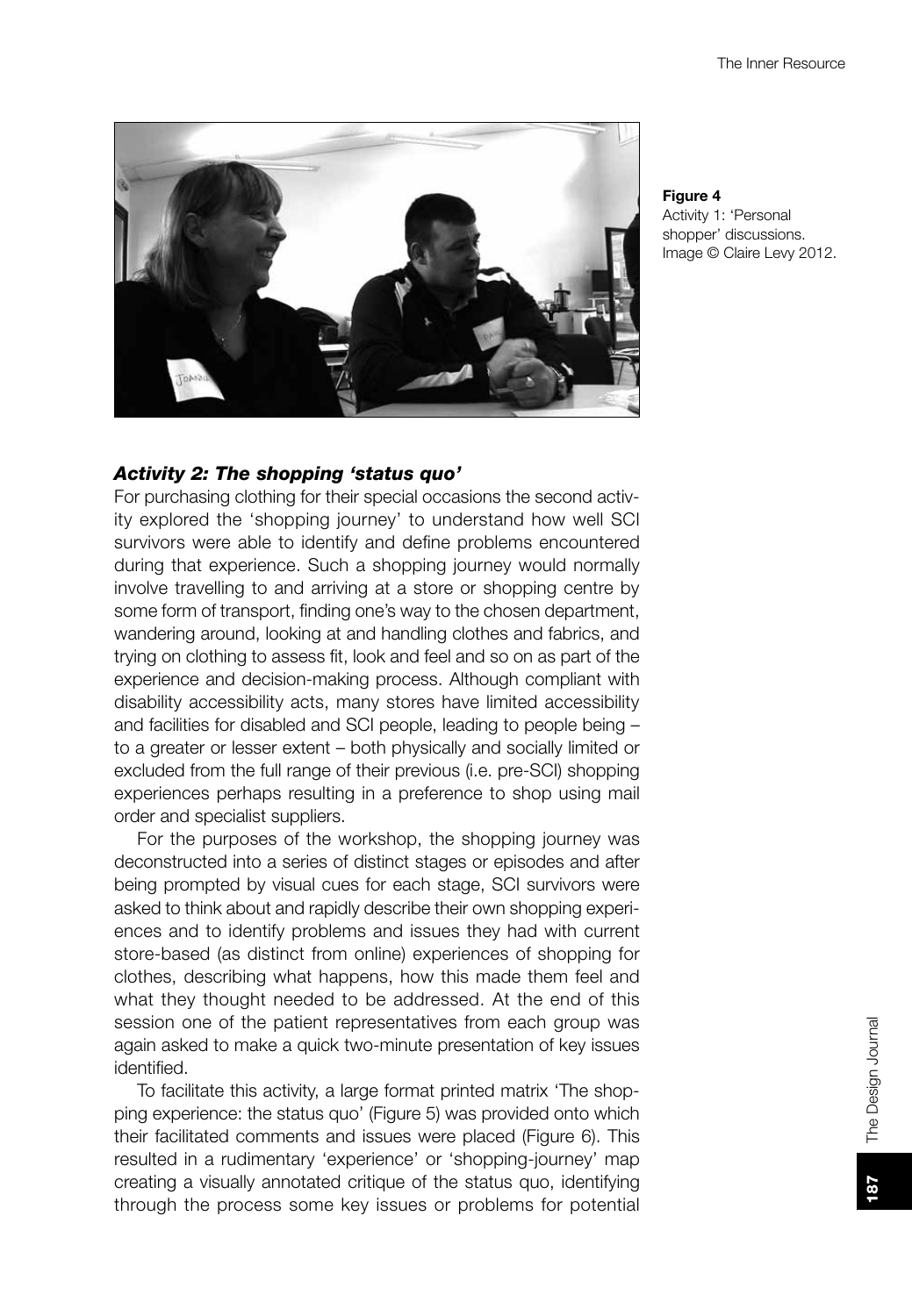#### the shopping experience: the status quo



#### Figure 5

The printed matrix which was used to capture SCI survivors' comments on 'the shopping experience: the status quo'.

improvement of the shopping experience. This revealed a range of tangible interaction and service 'touch-point' issues such as parking, clearly seeing and feeling garments, seeking assistance and storing bags of shopping as well as more intangible (de)motivating, and emotionally frustrating issues, such as constantly having to ask for assistance, and 'feeling like you're nagging' assistants.

Results indicated that SCI survivors were well able to identify and specify problems, another declared design attribute. However, in order to facilitate this, the shopping journey had to be preconceived and deconstructed by the designers, not only into the distinct phases, but also structured to allow for the capture of the more emotive issues as well as practical difficulties relating to the status quo



188

# Figure 6

Activity 2: Issues raised by SCI survivors with the shopping status quo. Image @ Claire Levy 2012.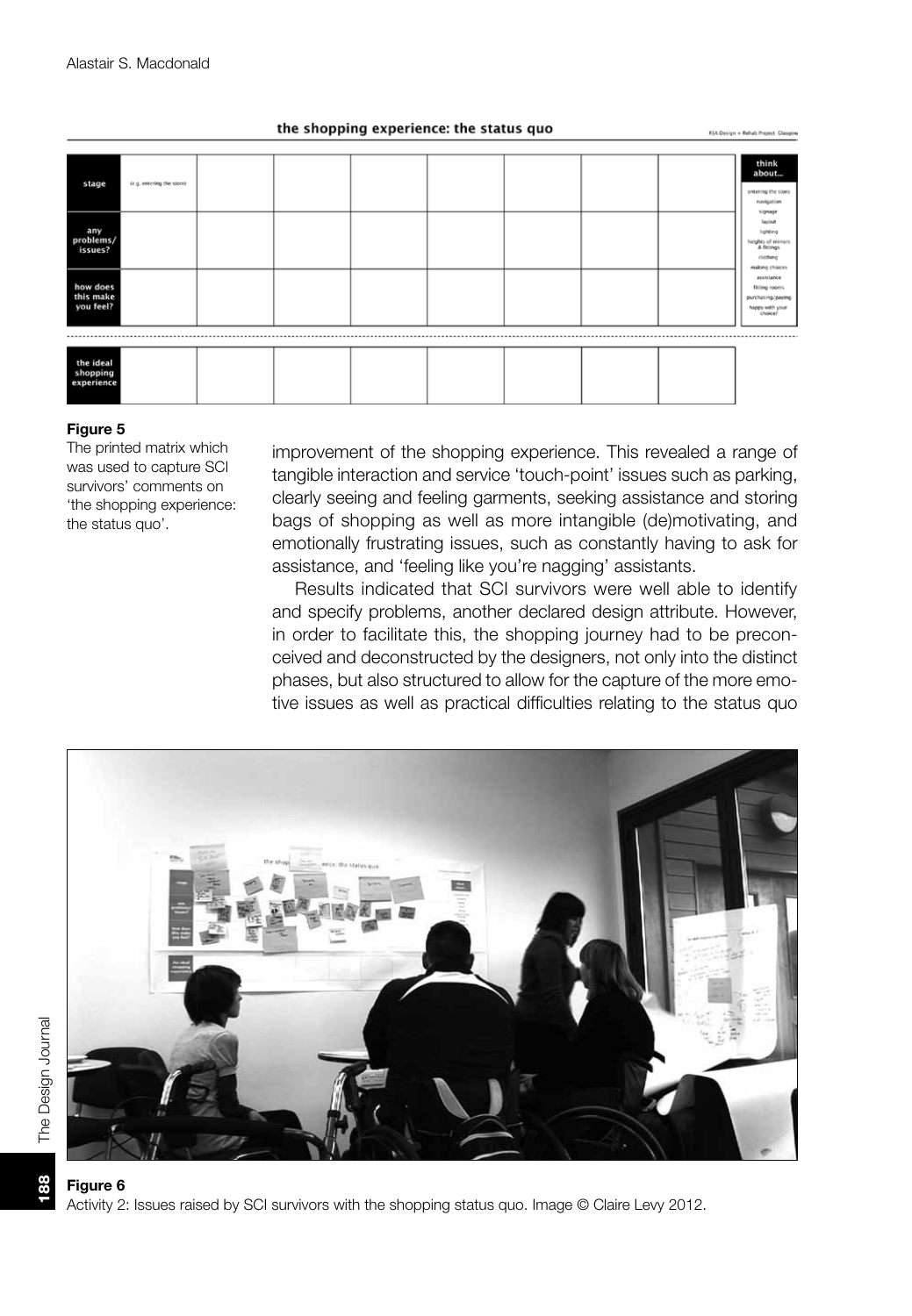shopping experience. The envisioning of the participants' comments and issues by the facilitators no doubt helped participants begin to specify and 'see' the issues in ways that they would not have been done so before. So although these problem-identification skills are apparent in the SCI survivors, the designerly approach of unpacking the issues enabled these to be practiced.

#### Activity 3: What if ...?

Having discussed the problems and issues with the shopping status quo and identified a number of key issues and problems, SCI survivors were given the opportunity to imagine and design improved 'store-based' shopping experiences using as their starting point the problematic issues they had identified in Activity 2. Activity 3 used the kinds of 'what if ...?' approaches familiarly used by designers during brainstorming- and workshop-type activities. Facilitators provoked discussion (without adding ideas of their own), recording and helping visualize ideas volunteered by SCI survivors. Again at the activity's end participants were asked to quickly summarize how their ideas might lead to an improved shopping experience. Many ideas, such as a shopping centre collection service for wheelchair shoppers, centralizing and storing all bags bought in different shops until ready to leave the car park, were generated.

Initially, this was the most difficult of the three activities for the SCI survivors to engage with. One interpretation of this might be that the status quo was so problematic that they had become habituated to this to the extent that it was difficult for them to imagine how the experience could be improved and also perhaps because the idea of exploring improved or 'ideal' scenarios was not one familiar to them. However, with appropriate encouragement, some interesting ideas, envisioned by the facilitators (Figures 7 and 8), began to emerge demonstrating that once enabled the SCI survivors also innately possessed the kinds of speculative and imaginative skills which designers are fond of citing as part of their own skill set. This activity created a bank of ideas that could potentially be prototyped, tested and refined

#### **Feedback session**

Before participants were invited to provide verbal feedback on the value of the morning's activities, they were asked to individually reflect on and, using a simple matrix, indicate which different kinds of thinking, strategies and skills they thought they had used in each of the three activities, perhaps using some in all three activities and others in only one, or none in any, or some that were not listed. It was stressed that there were no correct answers here, only their own perceptions of what they thought they had used. The matrix of types of thinking, strategies and skills was derived from Kimbell et al (1999). Participants were given about 15 minutes to consider and complete this but the results were not as anticipated; it was anticipated that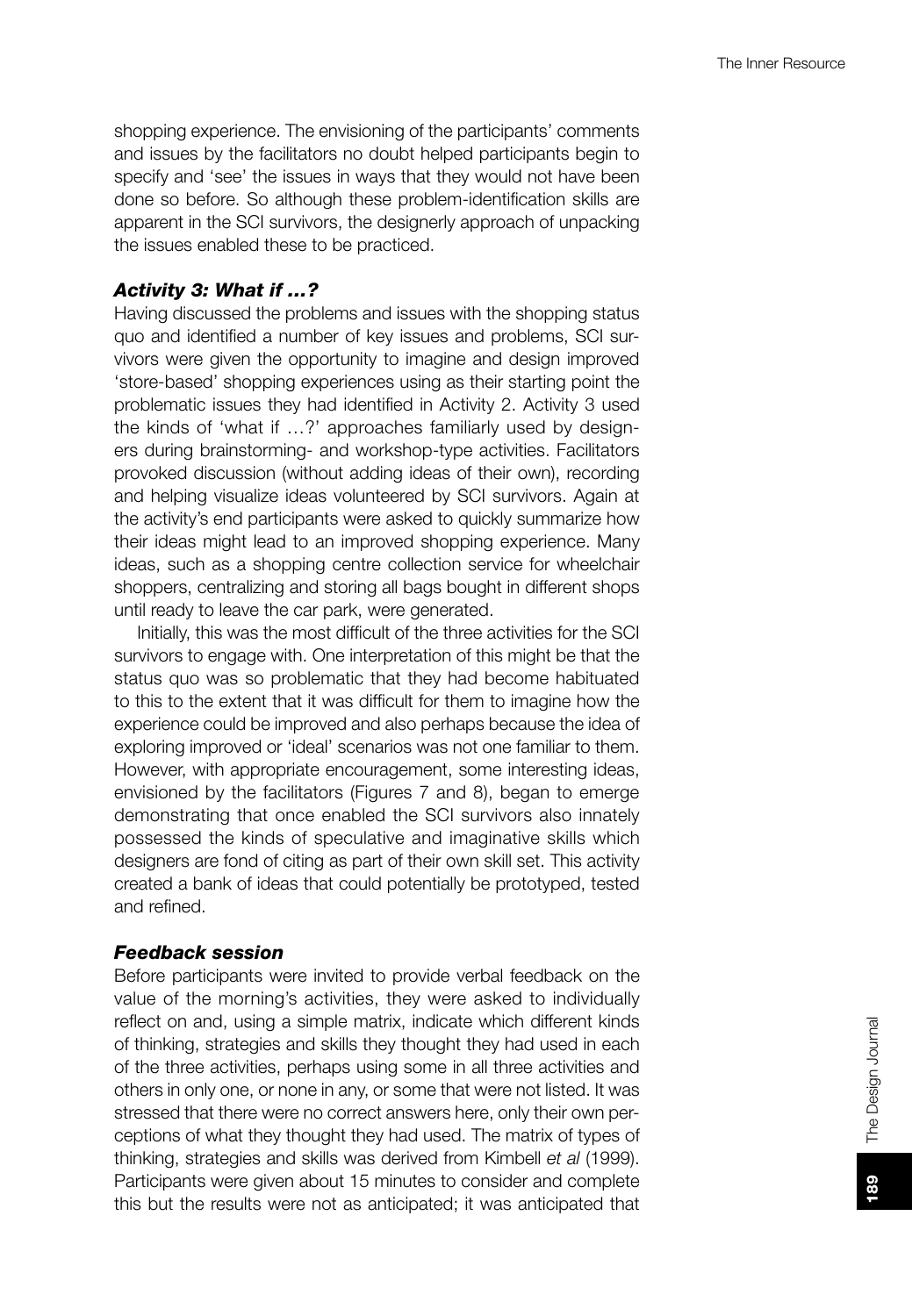#### Figure 7

Activity 3: Examples of 'what if ...?' SCI survivors' ideas captured and visualized by facilitators. Image © Claire Levy 2012.

# Figure 8

Activity 3: Examples of 'what if ... ?' SCI survivors' ideas captured and visualized by facilitators. Image © Claire Levy 2012.

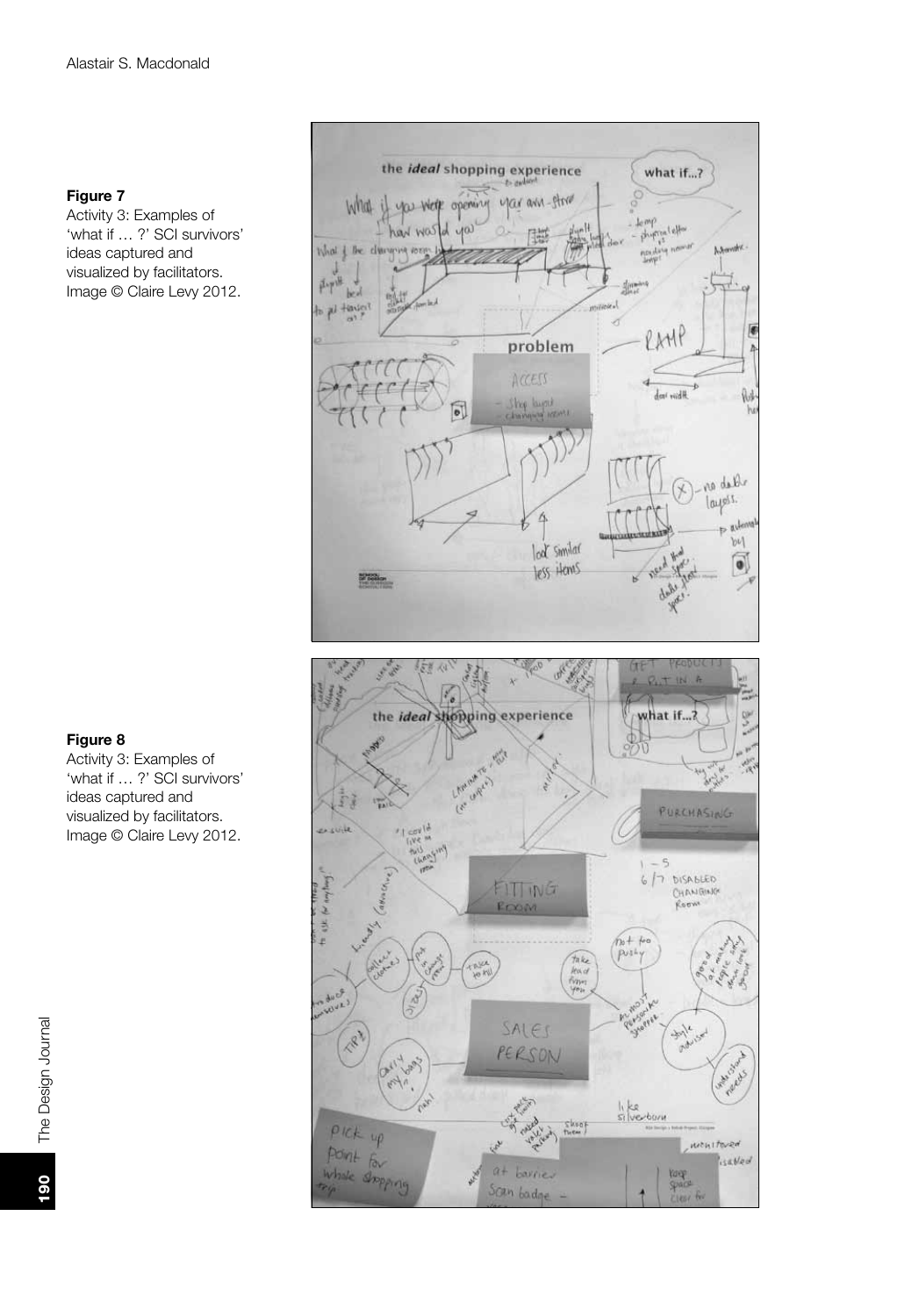

there would be distinctive clustering of different sets of skills for each of the three different kinds of activities. Presented with the 'tick box' matrix, participants' tendency may have been to tick all available boxes. This suggests the method for obtaining feedback was flawed and that semi-structured interviews might have been more accurate in revealing which combinations of skills were used in which kinds of activities. Interestingly, during this session, therapists and ward staff viewing the outcomes of the SCI participants' issues and ideas recorded on the workshop activity boards (Figure 9) volunteered that they had not heard SCI survivors discuss these issues in this manner or were not aware that they had had particular kinds of difficulties.

# Reflection on the Outcomes from the Workshop

During the workshop only some of the full spectrum of thinking modes, strategies and skills that designers utilize during the process of designing were explored, i.e. none of the ideas were prototyped, tested or refined. However, the author has explored these later stages in the design process, also involving non-designers in previous work (Macdonald et al, 2012) and found similar results; under certain conditions non-designers are capable and sometimes adept at, e.g. prototyping experiences and products. However in the three activities in this workshop the SCI survivors demonstrated that, to a greater or lesser extent, they could clearly: i) think of others' needs; ii) identify and detail problems with current service provision (i.e. the shopping experience); and iii) imagine improved scenarios/designs, thereby revealing that SCI survivors possess at least some of the same skills as designers, although perhaps not used so intuitively, consciously or as in as practised or structured a manner as designers.

#### Figure 9

**QENSIU** staff discussing SCI survivors' issues and comments from Activity 2. Image © Claire Levy 2012.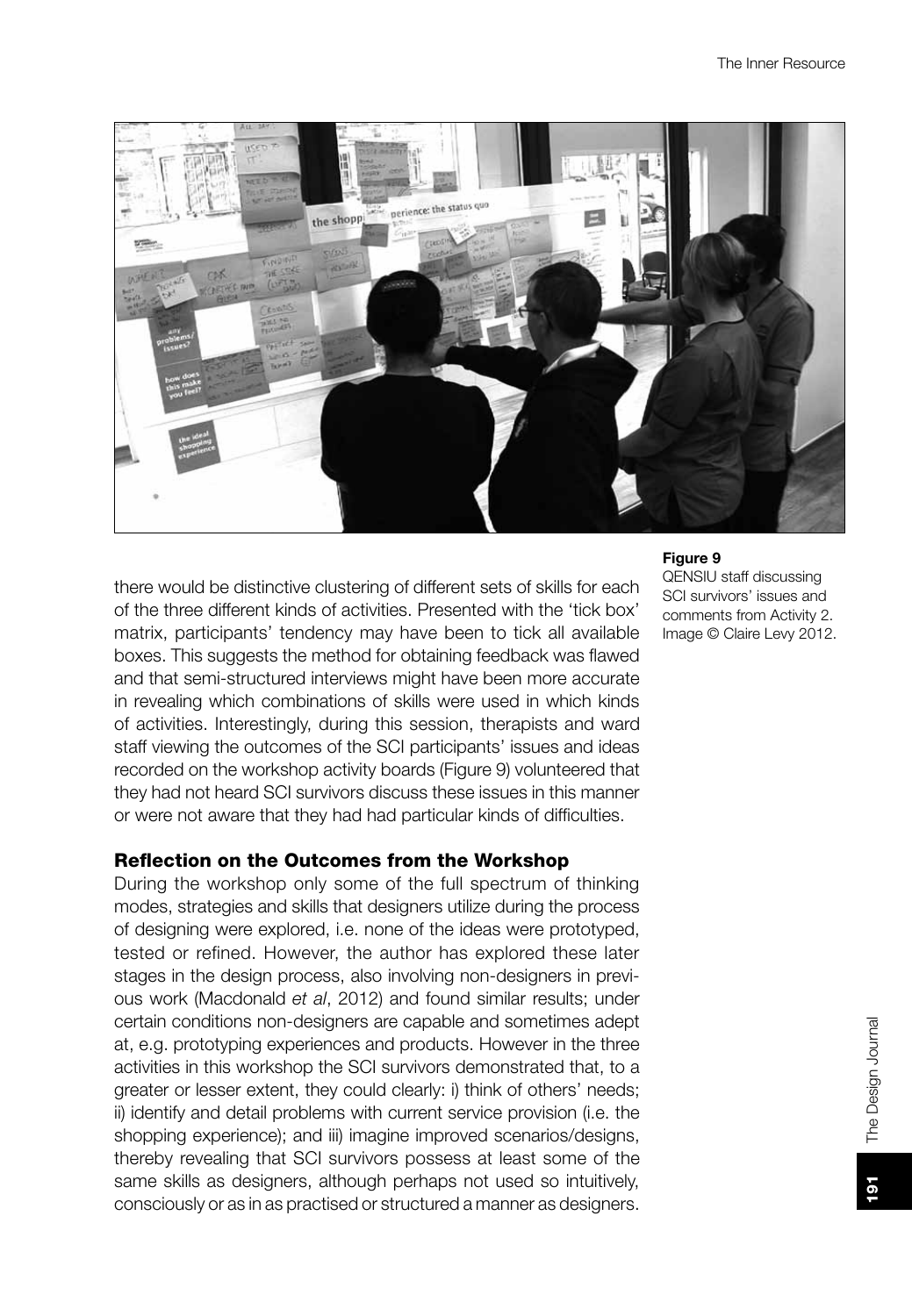Just as SCI survivors and staff use the previously mentioned Goal Planning Checklist to help manage the complexity of many different functions simultaneously, would an equivalent 'toolkit', which provides and describes different 'design' skills, modes and approaches, together with some exemplar case studies, help SCI survivors unpack and approach some of the 'wicked problems' that face them in daily living? An early emerging question in the author's mind was whether a taxonomy of such design approaches and methods together with appropriate and exemplary case study material would be useful for SCI survivors? This is not an original idea and resources have previously been created by e.g. IDEO (2009) to assist the transfer of design methods to others, in IDEO's case for use in tackling design issues in developing countries.

#### **Discussion**

Although a 'design toolkit' resource might be useful and worth exploring, would this be sufficient in itself? In workshops such as these, while we can demonstrate that 'designing' occurs using recognizable and categorized sets of skills and approaches, it is not just a matter of SCI survivors developing or acquiring the designer's particular bag of skills.

Throughout this enguiry, questions emerged such as: 1) how much exposure might SCI survivors require through design activities for them to begin to develop sufficient skills without having to undertake the normal kind of training a designer would undertake?; 2) how enduring would these learnt skills be i.e. once the immediacy and novelty of workshop-type experiences had receded, for how long could they continue to apply these (i.e. would any effect be limited)?; and 3) and at what point could/do SCI survivors begin to autonomously address some of the 'wicked problems' of daily living they face, through the practice and application of design approaches?

We have no data to answer the above questions; a longitudinal study of the durable impact of the initial RSA pilot has not been made, and indeed it was only intended as an exploratory experiment. One of the challenges of this project is not only understanding if non-designers can 'design' as such and to what extent, but under what conditions can designing be best fostered and flourish? If selfreliance and resourcefulness are to be developed by SCI survivors through designing-type activities (i.e. the RSA's agenda) either whilst within a SCI unit such as QENSIU or post-discharge, the challenge would not only be to develop within the individual designerly skills and methods per se but also to create the requisite conditions or environments for these to be applied or practised either within a unit (in this case QENSIU) which has (understandably) a predominantly medical/clinical ethos with a certain kind of professional-survivor hierarchy, or in the relatively more isolated and less supported environment of the community or home. Interestingly, according to QENSIU, the nature of the SCI relationship with QENSIU evolves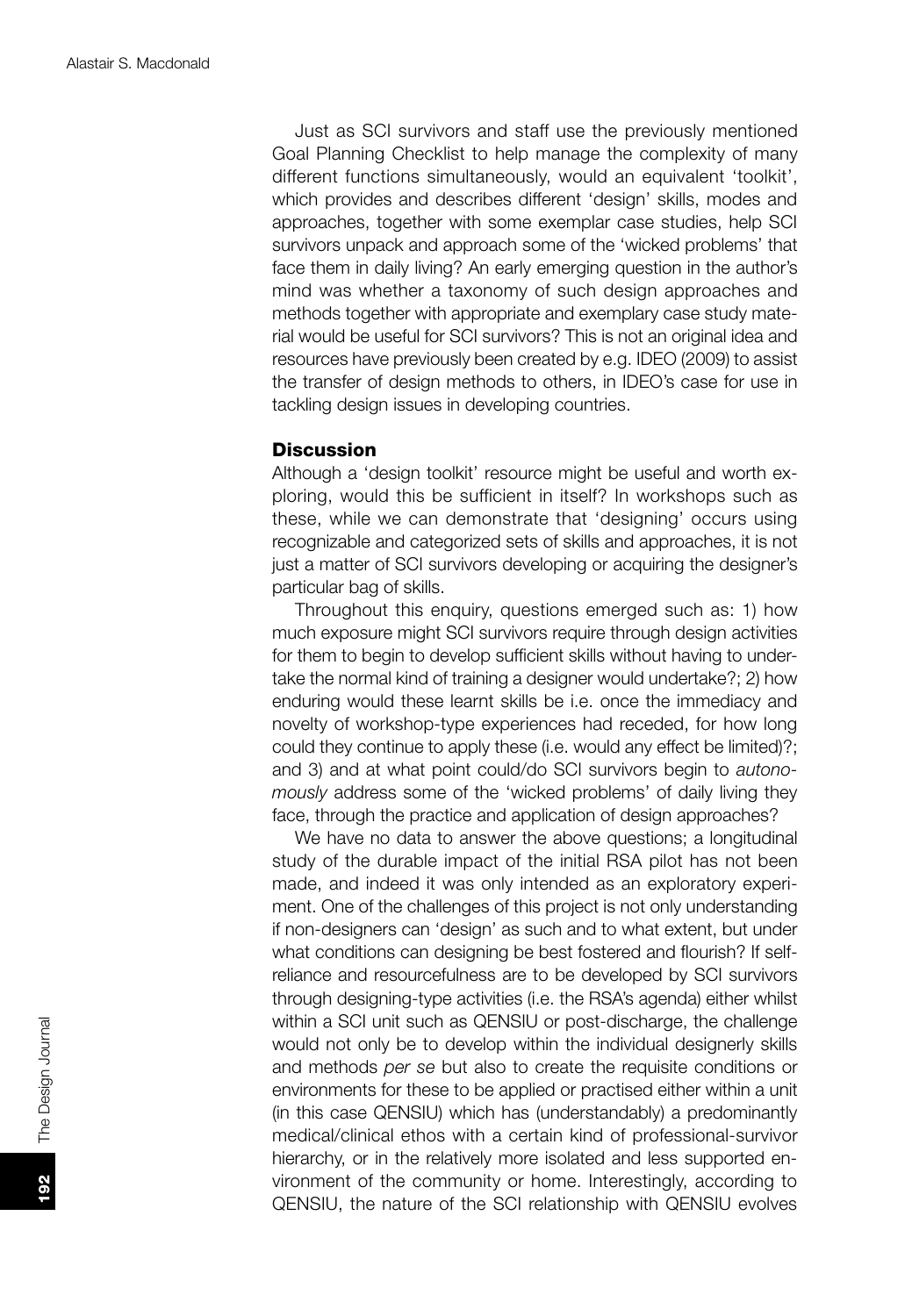during the initial post-discharge phase; often there has to be a period of separation before the patient develops a more mature and less dependent relationship. Obviously, the workshop-type scenarios such as those held in the original RSA pilot or QENSIU's Step Down Unit offer models, albeit one-off, for ways of engaging SCI survivors which are different to the medical/clinical practices normally prevailing in a rehab unit and which also provide a level of resourcing which SCI survivors – and indeed SCI units – cannot normally access.

# **Conclusion**

The preceding discussion cannot begin to acknowledge the extent of the devastation caused by a SCI or the complexity of the challenge the RSA thesis presents. The post-discharge phase is a dynamically evolving one. According to QENSIU, initially patients face the problem of redesigning their lives dependent on their disability and thereafter according on their ability. This need for constant redesign persists throughout a SCI survivor's life as their disability and capability evolve and also as society's attitude changes. Therefore this presents another layer of complexity to the RSA challenge, in how to prepare SCI survivors to respond to this dynamic.

A central question for this programme of enguiry is one of the possibility of improved self-reliance and resourcefulness through autonomous designerly-like approaches and activities to the complex daily living challenges for SCI survivors. Can SCI survivors develop self-reliance and resourcefulness (i.e. designerly qualities) initially with the help of designers and, if so, can they autonomously practise designing and designerly approaches to 'wicked' problems of daily living, and if so at what point? Much 'inclusive design' has been concerned with 'participative', 'inclusive' and 'co-design' processes. In these, however, designers have been involved to a greater or lesser extent as catalysts and facilitators creating the conditions for designerly activities. 'Inclusive Design' has also had a role in the shift in attitude from the justification of any involvement at all of end users in the design process, through to that of the 'design partner' (Cassim, 2010) with the increasing recognition of the value of the lay or special user's contribution through facilitated design processes. Indeed, this idea has been further developed by some authors towards an understanding of design as a 'distributed social accomplishment' (Kimbell, 2009), e.g. where 'stakeholders are co-designers and designers are another kind of stakeholder'. However, in all these cases designers are present to a greater or lesser extent and the question remains whether SCI survivors could autonomously demonstrate designerly practice. In more recent work Kimbell (2011) gives useful pointers towards the 'embodied material practices' of design and asks if 'design is a special way of engaging with and acting on the world, unique to designers, or shared by others such as managers too'. If it is a special way of engaging with  $-$  or acting on  $-$  the world, but not unique to designers, can this be nurtured in SCI survivors - initially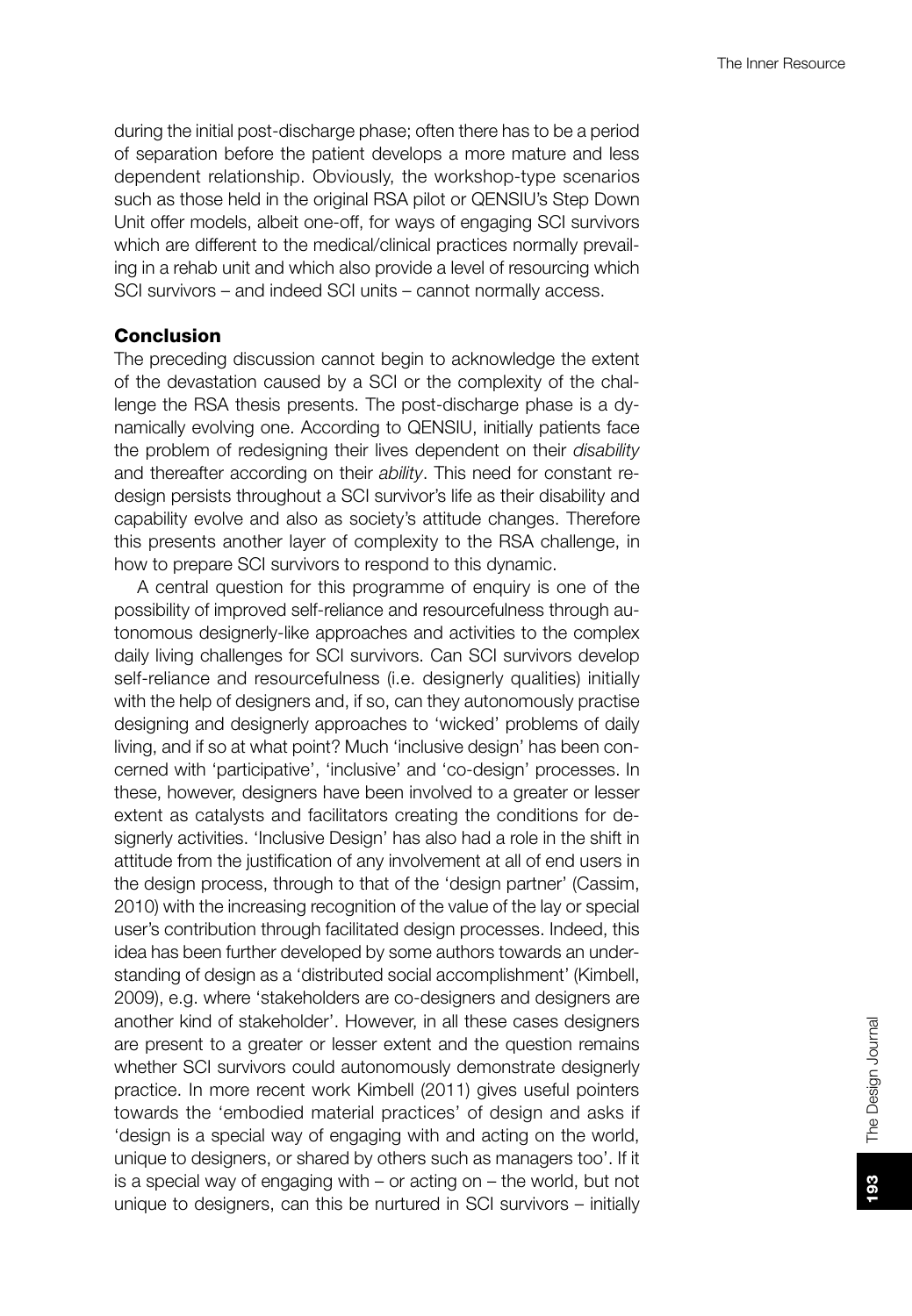heightening awareness of one's innate capabilities through contact with designers, and then ultimately without the designer being part of the activity or process at some stage? As a designer one cannot be presumptuous about other's abilities: as an exemplar of how disabled people empower themselves the Needaloo.org (2012) website has been created for the geographical location of disabled toilets created by someone with a disability and is monitored by a large group of disabled people.

All this, then, provides useful pointers to the programme of further enquiry with QENSIU, to explore: 1) the inherent resourcefulness found within SCI survivors; 2) the conditions for enabling designerly approaches - as distinct from and to complement the current QENSIU approaches – to managing the 'wicked' problems of daily living for SCI survivors whether these conditions are to be created within or outside QENSIU; 3) the extent and duration of designers' involvement required with SCI survivors to determine the potential for SCI survivors' autonomous use of using design approaches in tackling some of the more practical problems of daily living; 4) the possibilities of a longitudinal study to look at the longer-term autonomous application of designerly skills and approaches by SCI survivors post-discharge; and most importantly, from the QENSIU perspective, 5) if these approaches have potential to address at least some of the post-discharge problems encountered by SCI survivors and referred to earlier

#### **References**

- Bate, P. and Robert, G. (2007) Bringing User Experience to Healthcare Improvement: The Concepts, Methods and Practices of Experience-Based Design. Oxford: Radcliffe Publishing.
- Bury, M. R. (1982). 'Chronic illness as biographical disruption'. Sociology of Health and Illness, 4: 167-182.
- Campbell, E. (2009). You Know More Than You Think You Do: Design as Resourcefulness & Self-Reliance. London: Royal Society of Arts
- Campbell, E. (2011). 'Design & rehabilitation: A three-day workshop in design people with spinal cord injuries'. London: Royal Society of Arts. Available at: http://www.thersa.org/ data/assets/ pdf file/0007/562642/Design-and-rehab.pdf [accessed 25 May 2012].
- Cassim, J. (2010). 'Designing effective user interactions: Examples from the Challenge Workshops'. Proceedings of the 3rd International Conference for Universal Design, Hamamatsu 2010, Japan. CD ROM ISBN 978-4-9903720-3-3.
- Cottam, H. and Leadbeater, C. (2004). 'Health: Co-creating services'. London: The Design Council. Available at: http://www. designcouncil.org.uk/Documents/Documents/Publications/ RED%20Paper%2001\_Design\_Council.pdf [accessed 31 March 2012].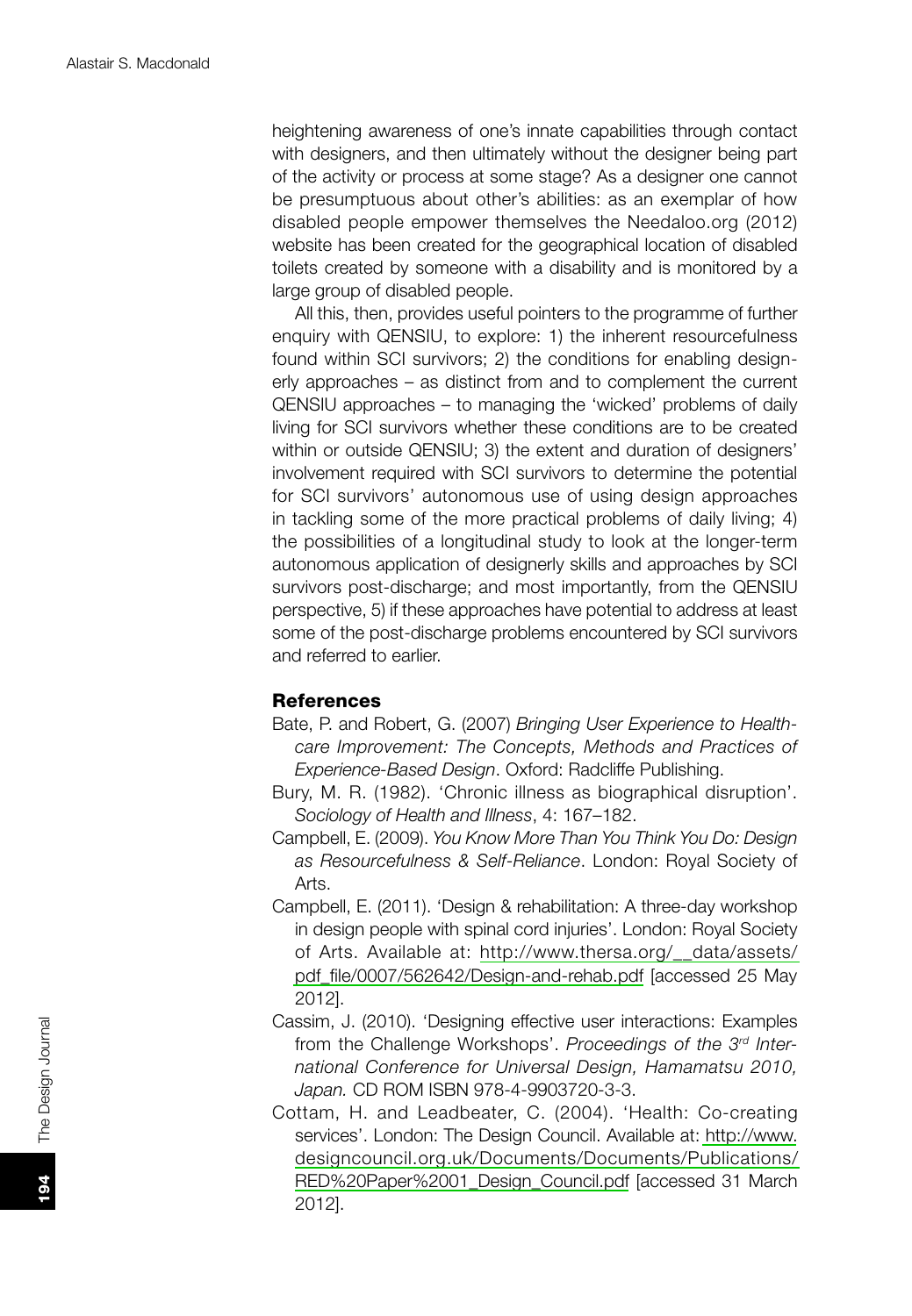- Department of Health (2005). Creating a Patient-led NHS: Delivering the NHS Improvement Plan. Available at: http://www.dh.gov.uk/ publications [accessed 25 January 2012].
- Design Council (2008). 'Why encouraging NHS staff to think differently is good for the nation's health'. London: The Design Council. Available at from http://www.designcouncil.org.uk/Case-studies/ DCM-case-studies/NHS/ [accessed 25 January 2012].
- Dickson, A. O'Brien, G., Ward, R., Flowers, P., Allan, D. and O'Carroll, R. E. (2011a). 'Adjustment and coping in spousal caregivers following a traumatic spinal cord injury: An interpretative phenomenological analysis'. Journal of Health Psychology, 17: 247-257.
- Dickson, A., Ward, R., O'Brien, G., Allan, D. and O'Carroll, R. E. (2011b). 'Difficulties adjusting to post-discharge life following a spinal cord injury: An interpretative phenomenological analysis' Psychology, Health and Medicine, 16(4): 463-474.
- Engine (2012). Available at: http://www.enginegroup.co.uk/service design/methods/ [accessed 31 March 2012].
- IDEO (2009). 'Human centered design toolkit'. Available at: http:// www.hcdtoolkit.com [accessed 16 April 2010].
- Kimbell, L. (2009). 'Beyond design thinking: Design-as-practice and designs-in-practice'. Available at: http://www.lucykimbell.com/ stuff/CRESC Kimbell v3.pdf [accessed 25 May 2012].
- Kimbell, L. (2011), 'Rethinking design thinking: Part 1'. Design & Culture, 3(3): 285-306.
- Kimbell, R. and Miller, S. (1999). 'Design Skills for Work. Part 2 Fieldwork Report: Distinctive Skills and Implicit Practices. London: Goldsmiths, University of London.
- Lawton, J. (2009), 'Illness, biography and narrative'. Sociology of Health & Illness (editorial, Virtual Special Issue). Available at: http://www.blackwellpublishing.com/shil enhanced/virtual3 full. asp [accessed 25 May 2012].
- Macdonald, A. S., Teal, G., Bamford, C. and Moynihan, P. J. (2012). 'Hospitalfoodie: An inter-professional case study of the redesign of the nutritional management and monitoring system for vulnerable older hospital patients'. Quality in Primary Care, 20(3): 169-177.
- Meroni, A. and Sangiorgi, D. (2011). Design for Services. Farnham: Gower.
- Needaloo (2012). Available at: (http://needaloo.org/ [accessed 5 June 2012].
- Pickles, J., Hide, E. and Maher, L. (2008). 'Experience based design: A practical method of working with patients to redesign services'. Clinical Governance: An International Journal, 13: 51-58.
- Stickdorn, M. and Schneider, J. (2010). This is Service Design Thinking: Basics, Tools, Cases. Amsterdam: BIS Publishers.
- Tassi, R. (2009). 'Service design tools: Communication methods supporting design processes'. Available at: http://www. servicedesigntools.org/ [accessed 25 January 2012].